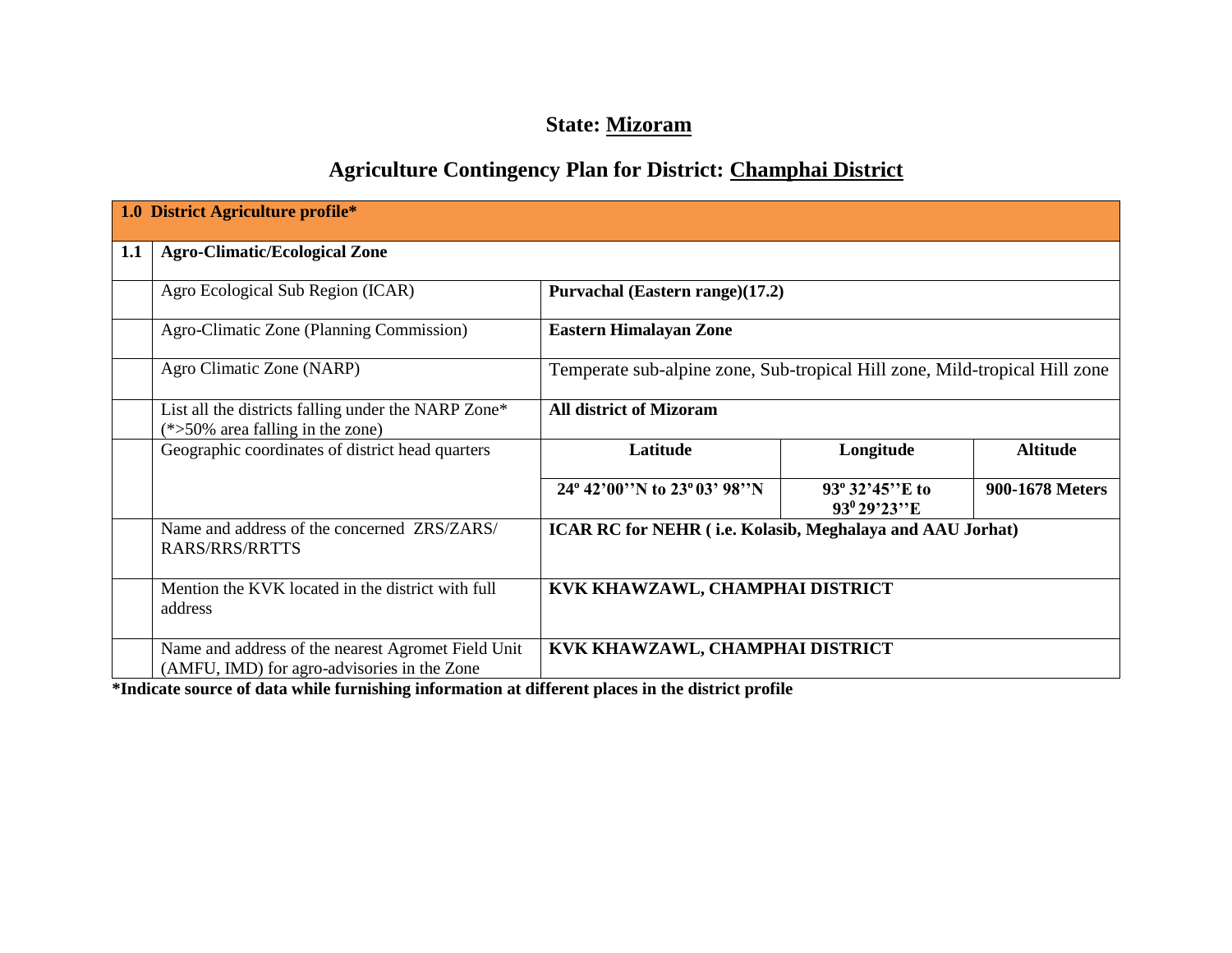| 1.2 | <b>Rainfall</b>       | <b>Normal RF(mm)</b> | <b>Normal Rainy days</b><br>(number) | <b>Normal Onset</b><br>specify week and month) | <b>Normal Cessation</b><br>(specify week and month) |
|-----|-----------------------|----------------------|--------------------------------------|------------------------------------------------|-----------------------------------------------------|
|     | SW monsoon (June-Sep) | 1433.28              | 120                                  | $1st$ week of June                             | Last week of September                              |
|     | NE Monsoon (Oct-Dec)  | 18                   |                                      | 1 <sup>st</sup> week of October                | Last week of December                               |
|     | Winter (Jan-February) | 22.5                 | 5                                    | 1 <sup>st</sup> Week of January                | $2nd$ week of February                              |
|     | Summer (March-May)    | 484.00               | 13                                   | 1 <sup>st</sup> week of March                  | 4 <sup>nd</sup> week of May                         |
|     | Annual                | 2130.1               |                                      |                                                |                                                     |

|              | <b>Annual Rainfall in Champhai District</b> |         |         |                 |         |         |                |  |  |
|--------------|---------------------------------------------|---------|---------|-----------------|---------|---------|----------------|--|--|
| Month        | 2011                                        | 2012    | 2013    | 2014            | 2015    | 2016    | 2017           |  |  |
| Jan          | 18.00                                       | 13.90   | Nil     | N <sub>il</sub> | 9.425   | 4.5     | 5.5            |  |  |
| Feb          | 0.13                                        | 33.82   | 0.53    | 25.30           | 4.40    | 6.30    | 17             |  |  |
| Mar          | 54.85                                       | 13.00   | 2.45    | 22.12           | 31.78   | 54.9    | 43.7           |  |  |
| Apr          | 96.77                                       | 264.00  | 62.37   | 46.82           | 267.37  | 105     | 173            |  |  |
| May          | 250.47                                      | 134.70  | 446.00  | 279.40          | 108.625 | 261.3   | 267.3          |  |  |
| Jun          | 352.32                                      | 404.75  | 280.72  | 287.00          | 182.31  | 349.18  | 449            |  |  |
| Jul          | 319.82                                      | 245.25  | 384.65  | 228.72          | 437.90  | 359.05  | 428.6          |  |  |
| Aug          | 307.60                                      | 344.45  | 440.42  | 268.77          | 427.20  | 345.8   | 375.3          |  |  |
| Sept         | 186.97                                      | 297.75  | 247.85  | 295.07          | 227.1   | 308.7   | 352.7          |  |  |
| Oct          | 146.25                                      | 142.25  | 151.42  | 68.65           | 175.5   | 0.8     | 13             |  |  |
| <b>Nov</b>   | 2.85                                        | 188.45  | Nil     | 4.00            | 7.7     | 60.3    | $\mathfrak{Z}$ |  |  |
| Dec          | Nil                                         | Nil     | Nil     | Nil             | 0.75    | $0.0\,$ | $\overline{c}$ |  |  |
| <b>Total</b> | 1736.03                                     | 2082.32 | 2016.41 | 1525.85         | 1880.06 | 1855.83 | 2130.1         |  |  |
| Avg          | 157.82                                      | 189.30  | 224.05  | 127.15          | 156.67  | 154.65  | 177.5          |  |  |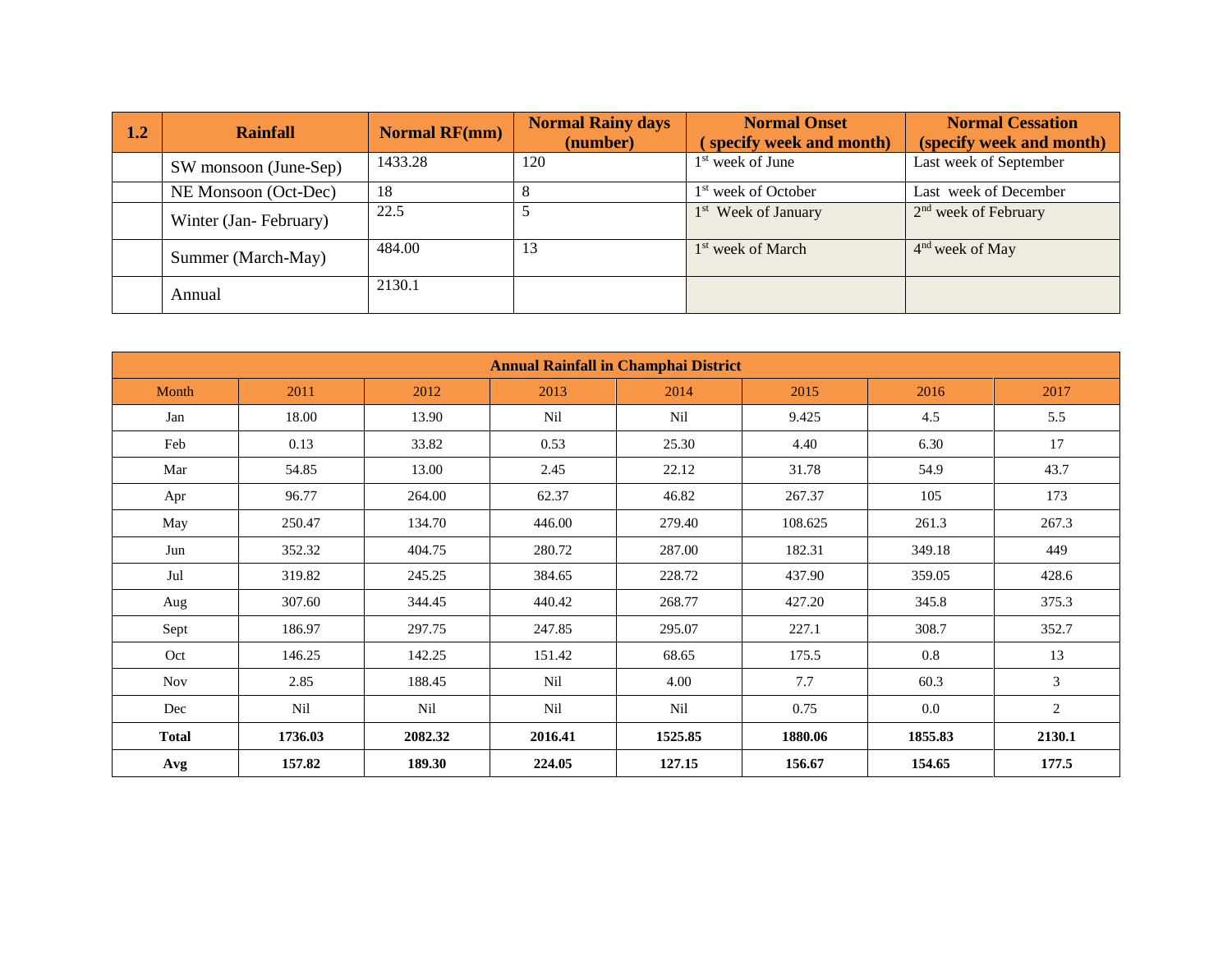| 1.3 | <b>Land use</b><br><b>pattern of the</b><br><b>district</b> (latest<br>statistics) | Geographical<br>area | Cultivable<br>area | Forest<br>area | Land under<br>non-<br>agricultural<br>use | Permanent<br>pastures | Cultivable<br>wasteland | Land<br>under<br>Misc. tree<br>crops and<br>groves | Net<br>Area<br><b>Sown</b> | Barren and<br>uncultivable<br>land | Current<br>fallows | Other<br>fallows |
|-----|------------------------------------------------------------------------------------|----------------------|--------------------|----------------|-------------------------------------------|-----------------------|-------------------------|----------------------------------------------------|----------------------------|------------------------------------|--------------------|------------------|
|     | Area $('000 ha)$                                                                   | 3185 Sq Km           | 314450 ha.         | 240832 ha      | 10855 ha.                                 | 500 ha.               | 1100 ha.                | 8292 ha                                            | 17701<br>ha                | l 120 ha.                          | 7180 ha            | 26619 ha.        |

| 1.4 | Major Soils (common names like red sandy loam deep<br>soils $(\text{etc.})^*$ | Area ('000 ha)** | Percent (%) of total geographical area |
|-----|-------------------------------------------------------------------------------|------------------|----------------------------------------|
|     | 1. Sandy soil                                                                 | 3600 Ha.         | 1.13 %                                 |
|     | 2. Black soil                                                                 | 36550 Ha.        | 11.5 %                                 |
|     | 3. Alluvial soil                                                              | 31000 Ha.        | 9.82 %                                 |
|     | 4. Acid soil                                                                  | 89600 Ha.        | 28.4. %                                |
|     | 5. Red soil                                                                   | 89600 Ha.        | 28.4 %                                 |
|     | Others (specify):                                                             |                  |                                        |

\* Mention colour, depth and texture (heavy, light, sandy, loamy, clayey etc) and give vernacular name, if any, in brackets (data source: Soil Resource Maps of NBSS & LUP); \*\* Pl. give the details of the major soils occupying more than 5% of total geographical area. Degree of soil acidity (pH) may also beindicated

| 1.J | Area $('000 ha)$<br><b>Agricultural land use</b> |            | Cropping intensity % |
|-----|--------------------------------------------------|------------|----------------------|
|     | Net sown area                                    | 17701 ha   | 100 %                |
|     | Area sown more than once                         | 503 ha.    |                      |
|     | Gross cropped area                               | 314450 ha. |                      |

| 1.6 | <b>Irrigation</b>            | Area ('000 ha) |                |                                    |  |  |  |  |
|-----|------------------------------|----------------|----------------|------------------------------------|--|--|--|--|
|     | Net irrigated area           | 4701 ha.       |                |                                    |  |  |  |  |
|     | Gross irrigated area         | 4701 ha.       |                |                                    |  |  |  |  |
|     | Rainfed area                 | 308711 ha.     |                |                                    |  |  |  |  |
|     | <b>Sources of Irrigation</b> | Number         | Area ('000 ha) | Percentage of total irrigated area |  |  |  |  |
|     | Canals                       |                |                | Area may be indicated              |  |  |  |  |
|     | Tanks                        |                |                |                                    |  |  |  |  |
|     | Open wells                   |                |                |                                    |  |  |  |  |
|     | Bore wells                   |                |                |                                    |  |  |  |  |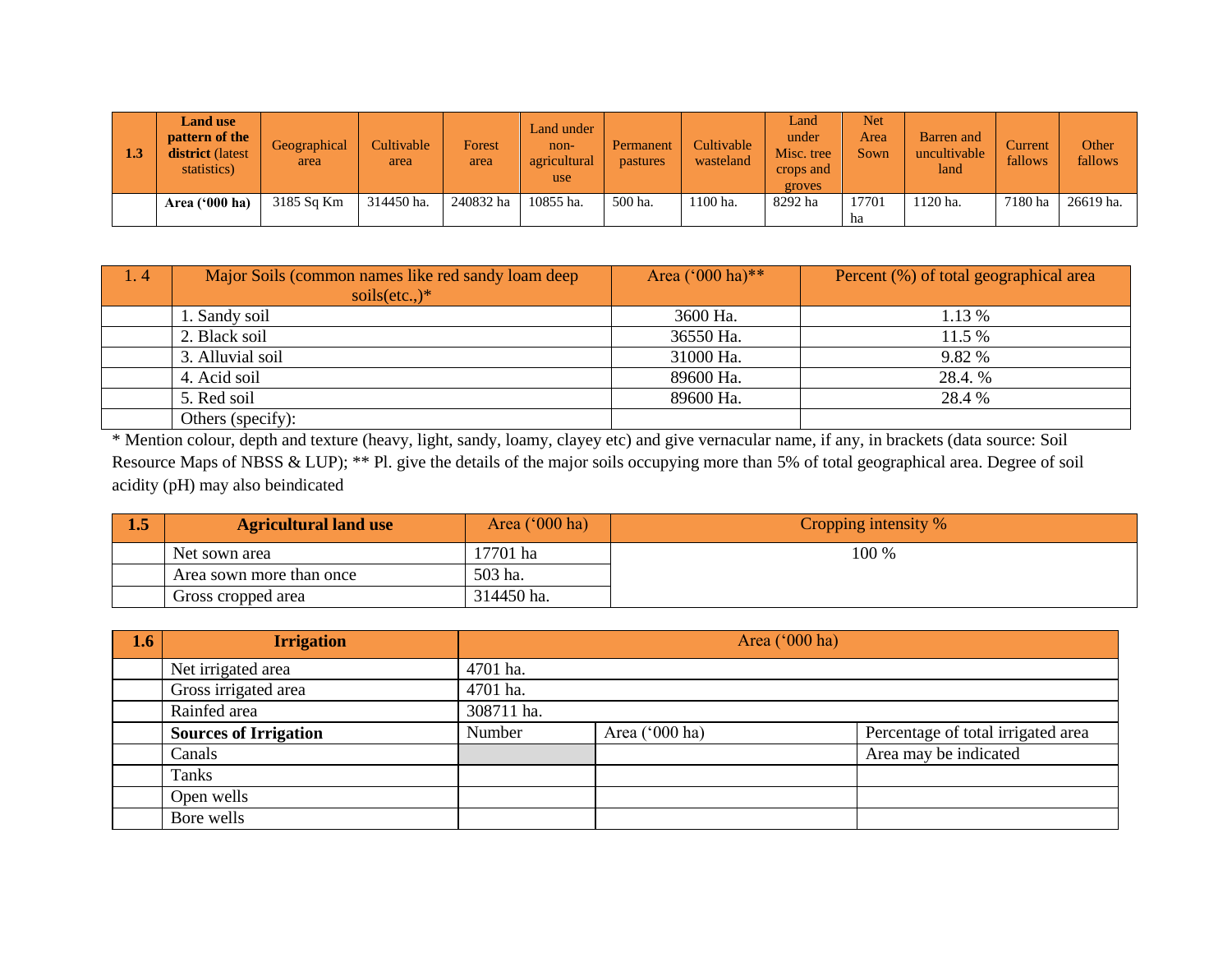| Lift irrigation schemes            |                                                                                                       |             |                                |  |  |  |  |
|------------------------------------|-------------------------------------------------------------------------------------------------------|-------------|--------------------------------|--|--|--|--|
| Micro-irrigation                   |                                                                                                       |             |                                |  |  |  |  |
| Other sources (Rivers)             | 3                                                                                                     |             |                                |  |  |  |  |
| <b>Total Irrigated Area</b>        | 4701 Ha.                                                                                              |             |                                |  |  |  |  |
| Pump sets                          | 45                                                                                                    |             |                                |  |  |  |  |
| No. of Tractors                    | 16                                                                                                    |             |                                |  |  |  |  |
| Groundwater availability and use*  | No. of blocks/                                                                                        | $(\%)$ area | Quality of water (specify the  |  |  |  |  |
| (Data source: State/Central Ground | Tehsils                                                                                               |             | problem such as high levels of |  |  |  |  |
| water Department /Board)           |                                                                                                       |             | arsenic, fluoride, saline etc) |  |  |  |  |
| Over exploited                     |                                                                                                       |             |                                |  |  |  |  |
| Critical                           |                                                                                                       |             |                                |  |  |  |  |
| Semi-critical                      |                                                                                                       |             |                                |  |  |  |  |
| Safe                               |                                                                                                       |             |                                |  |  |  |  |
| Wastewater availability and use    |                                                                                                       |             |                                |  |  |  |  |
| Ground water quality               |                                                                                                       |             |                                |  |  |  |  |
|                                    | *over-exploited: groundwater utilization > 100%; critical: 90-100%; semi-critical: 70-90%; safe: <70% |             |                                |  |  |  |  |

| 1.6. a.        | <b>Fertilizer and Pesticides use</b> | <b>Type</b>                          | <b>Total quantity (tonnes)</b> |
|----------------|--------------------------------------|--------------------------------------|--------------------------------|
|                | Fertilizers*                         | Urea                                 | 384                            |
|                |                                      | <b>DAP</b>                           | 848                            |
|                |                                      | Potash                               | 261                            |
|                |                                      | <b>SSP</b>                           |                                |
|                |                                      | Other straight fertilizers (specify) |                                |
|                |                                      | Other complex fertilizers (specify)  |                                |
| $\overline{2}$ | Chemical Pesticides*                 | Insecticides                         |                                |
|                |                                      | Fungicides                           |                                |
|                |                                      | Weedicides                           | Negligible                     |
|                |                                      | Others (specify)                     |                                |
|                |                                      |                                      |                                |

\* If break up is not available, indicate total quantity used in the district for any recent year, mention here the year and source of statistic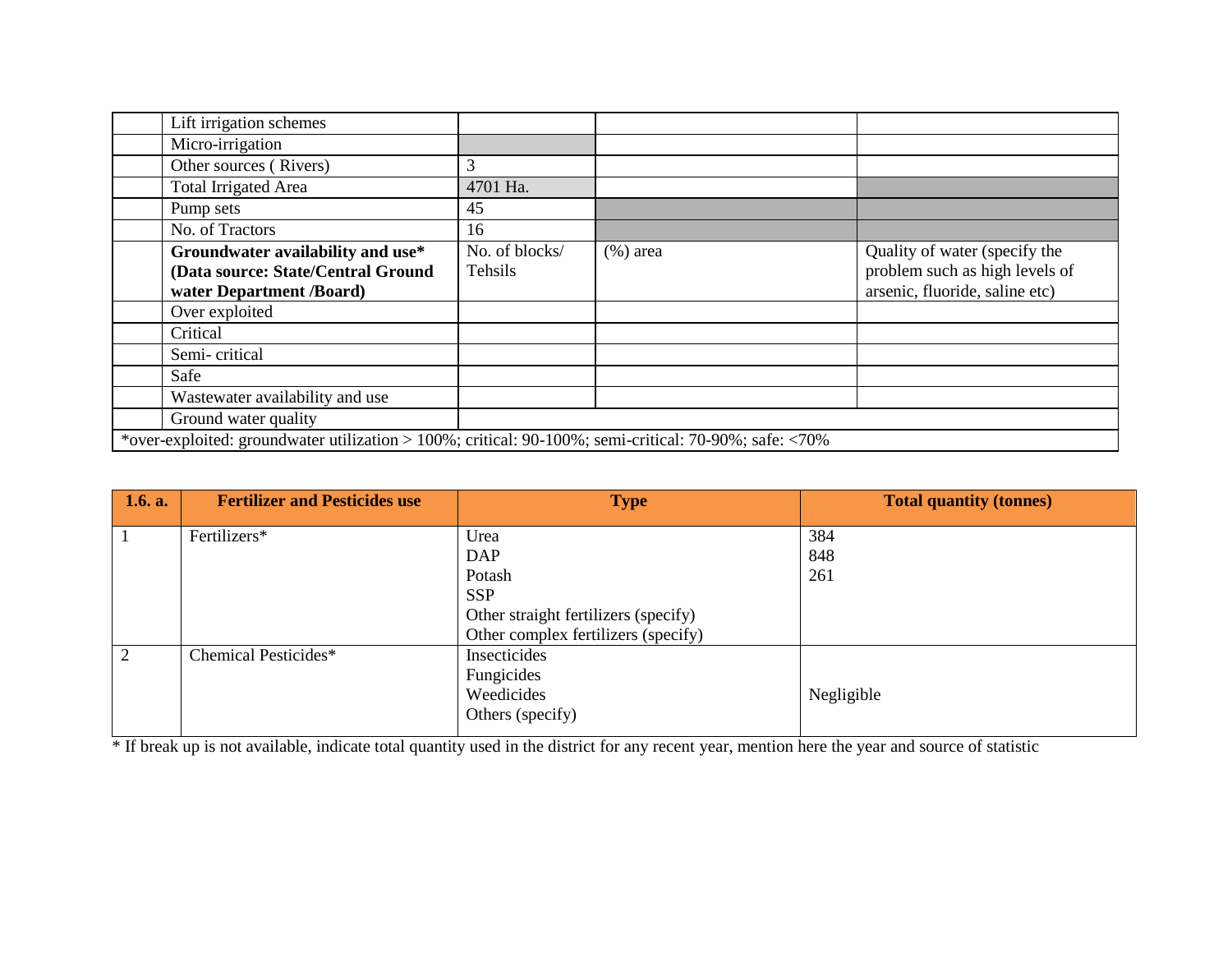|     |       | <b>Major field crops</b><br>cultivated |                  | Area $(900 \text{ ha})$ |              |                  |                |              |               |                       |  |
|-----|-------|----------------------------------------|------------------|-------------------------|--------------|------------------|----------------|--------------|---------------|-----------------------|--|
| 1.7 | S.No. |                                        | <b>Kharif</b>    |                         |              | Rabi             |                |              |               |                       |  |
|     |       |                                        | <b>Irrigated</b> | <b>Rainfed</b>          | <b>Total</b> | <b>Irrigated</b> | <b>Rainfed</b> | <b>Total</b> | <b>Summer</b> | <b>Grand</b><br>total |  |
|     |       | Jhum paddy                             |                  | 4.350                   | 4.350        |                  |                |              |               | 4.350                 |  |
|     |       | WRC                                    |                  | 3.750                   | 3.750        |                  |                |              |               | 3.750                 |  |
|     |       | Maize                                  |                  | .660                    | .660         |                  |                |              |               | .660                  |  |

**1.7 Area under major field crops & horticulture (as per latest figures) (Specify year 2014 -2015)** 

| S.No.          | <b>Horticulture crops - Fruits</b> |              | <b>Area</b> ('000 ha) |                |
|----------------|------------------------------------|--------------|-----------------------|----------------|
|                |                                    | <b>Total</b> | <b>Irrigated</b>      | <b>Rainfed</b> |
| $\mathbf{1}$   | <b>Passion fruit</b>               | 0.1125 Ha.   |                       | 0.1125 Ha.     |
| $\overline{2}$ | Grape                              | 1.595 Ha.    |                       | 1.595 Ha.      |
| 3              | <b>Banana</b>                      | 0.74975      |                       | 0.74975        |
| $\overline{4}$ | <b>M.Orange</b>                    | 1.96         |                       | 1.96           |
| 5              | Papaya                             | 0.1125.      |                       | 0.1125.        |
|                | Horticulture crops - Vegetables    | <b>Total</b> | <b>Irrigated</b>      | <b>Rainfed</b> |
| 1              | <b>Bean</b>                        | 0.09875      |                       | 0.09875        |
| $\overline{2}$ | <b>Bitter gourd</b>                | 0.44075      |                       | 0.44075        |
| $\mathfrak{Z}$ | Cabbage                            | 0.294        | 0.294                 |                |
| $\overline{4}$ | Onion                              | 0.188        | 0.188                 |                |
| 5              | <b>Brinjal</b>                     | 0.369        |                       | 0.369          |
|                |                                    |              |                       |                |
|                | <b>Spices</b>                      | <b>Total</b> | <b>Irrigated</b>      | <b>Rainfed</b> |
|                | <b>Turmeric</b>                    | 1.291        |                       | 1.291          |
| $\overline{2}$ | <b>Ginger</b>                      | 1.077        |                       | 1.077          |
| 3              | Chilli (Dried)                     | 1.45925      |                       | 1.45925        |
|                | <b>Plantation crops</b>            | <b>Total</b> | <b>Irrigated</b>      | <b>Rainfed</b> |
|                | Tung                               | 0.045        |                       | 0.045          |
| $\overline{2}$ | <b>Jatropha</b>                    | 0.3          |                       | 0.3            |
|                | <b>Roots and Tuber</b>             | <b>Total</b> | <b>Irrigated</b>      | <b>Rainfed</b> |
| $\mathbf{1}$   | Potato                             | 0.0205       |                       | 0.0205         |
| $\overline{2}$ | <b>Sweet Potato</b>                | 0.02675      |                       | 0.02675        |
| 3              | <b>Tapioca</b>                     | 0.017        |                       | 0.017          |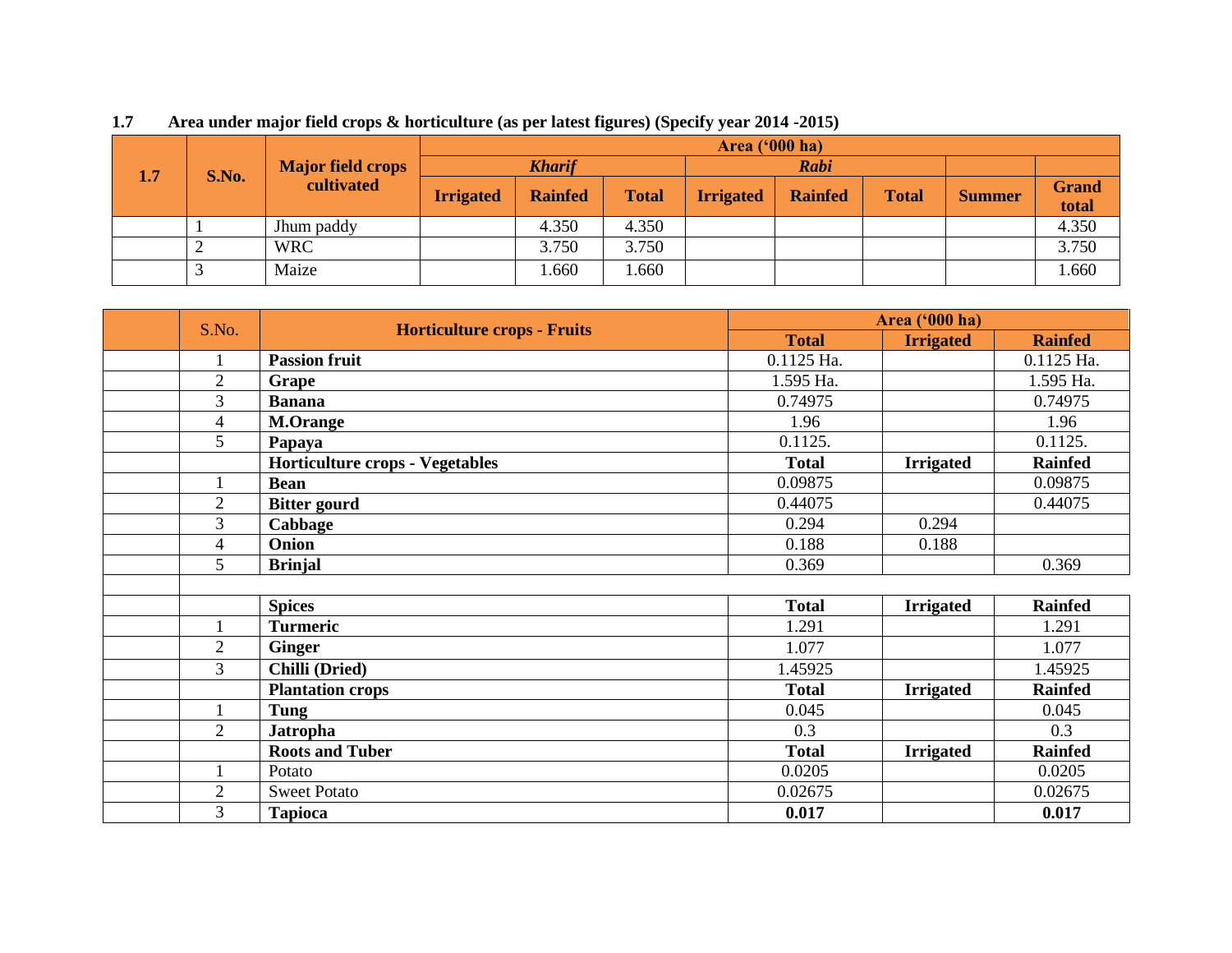|           | Colocacia                                                 | 0.1 | 0.1 |
|-----------|-----------------------------------------------------------|-----|-----|
| Others    |                                                           |     |     |
| (Specify) |                                                           |     |     |
|           | Total fodder crop area                                    |     |     |
|           | Grazing land, reserve areas etc                           |     |     |
|           | Availability of unconventional feeds/by products eg.,     |     |     |
|           | breweries waste, food processing, fermented feeds bamboo  |     |     |
|           | shoots, fish etc                                          |     |     |
|           | Sericulture etc                                           |     |     |
|           | Other agro enterprises (mushroom cultivation etc specify) |     |     |
|           | Others (specify)                                          |     |     |

| 1.8  | <b>Livestock</b>                                       |                  | <b>Male ('000)</b>       |              | Female ('000)            | <b>Total ('000)</b>       |  |
|------|--------------------------------------------------------|------------------|--------------------------|--------------|--------------------------|---------------------------|--|
|      | Indigenous cattle                                      |                  | 1493                     |              | 4635                     | 6128                      |  |
|      | Improved/Crossbred cattle                              |                  | 247                      |              | 893                      | 1140                      |  |
|      |                                                        |                  |                          |              |                          | 7268                      |  |
|      | Buffaloes (local low yielding)                         |                  | 757                      |              | 1931                     | 2688                      |  |
|      | <b>Improved Buffaloes</b>                              |                  | $\blacksquare$           |              | $\overline{\phantom{0}}$ | $\overline{\phantom{a}}$  |  |
|      | Goat                                                   |                  | 255                      |              | 514                      | 769                       |  |
|      | Sheep                                                  |                  | 277                      |              | 155                      | 231                       |  |
|      | Pig                                                    |                  | 17406                    |              | 12831                    | 30237                     |  |
|      | Mithun                                                 |                  | 391                      |              | 700                      | 1091                      |  |
|      | Yak                                                    |                  |                          |              |                          |                           |  |
|      | Others (Horse, mule, donkey etc.,                      |                  |                          |              |                          |                           |  |
|      | specify)                                               |                  |                          |              |                          |                           |  |
|      | Commercial dairy farms (Number)                        |                  |                          |              |                          |                           |  |
| 1.9  | <b>Poultry</b>                                         |                  | <b>No. of farms</b>      |              |                          | Total No. of birds ('000) |  |
|      | Commercial                                             |                  | $\overline{\phantom{a}}$ |              |                          | 44430 nos.                |  |
|      | Backyard                                               |                  | $\overline{\phantom{0}}$ |              |                          | 151607 nos.               |  |
| 1.10 | <b>Fisheries</b> (Data source: Chief Planning Officer) |                  |                          |              |                          |                           |  |
|      | A. Capture                                             |                  |                          |              |                          |                           |  |
|      |                                                        | No. of fishermen |                          | <b>Boats</b> |                          | <b>Nets</b>               |  |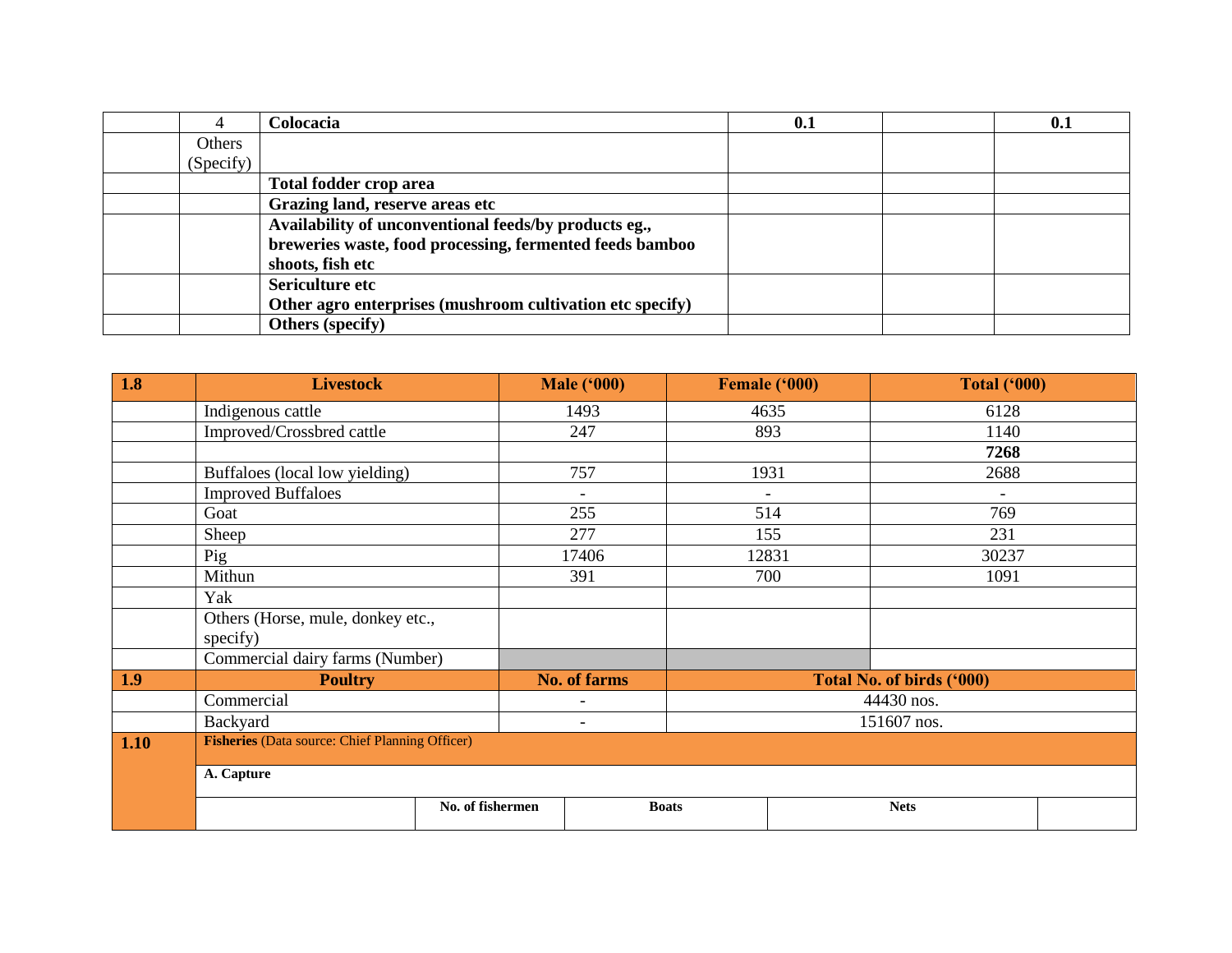| i) Marine (Data Source: Fisheries<br>Department)            |                        | Mechanized               | Non-<br>mechanized       | Mechanized<br>(Trawl nets,<br>Gill nets) | Non-mechanized (Shore)<br>Seines, Stake & trap nets) |  | <b>Storage</b><br>facilities (Ice<br>plants etc.) |
|-------------------------------------------------------------|------------------------|--------------------------|--------------------------|------------------------------------------|------------------------------------------------------|--|---------------------------------------------------|
|                                                             | ۰                      | $\overline{\phantom{a}}$ |                          | ۰                                        |                                                      |  |                                                   |
| ii) Inland (Data Source: Fisheries<br>Department)           | No. Farmer owned ponds |                          | <b>No. of Reservoirs</b> |                                          | No. of village tanks                                 |  |                                                   |
|                                                             |                        |                          |                          |                                          |                                                      |  |                                                   |
| <b>B.</b> Culture                                           |                        |                          |                          |                                          |                                                      |  |                                                   |
|                                                             |                        |                          |                          | Water Spread Area (ha)                   | Yield (t/ha)                                         |  | Production ('000 tons)                            |
| i) Brackish water (Data Source: MPEDA/Fisheries Department) |                        |                          | $\overline{\phantom{0}}$ |                                          |                                                      |  |                                                   |
| ii) Fresh water (Data Source: Fisheries Department)         |                        |                          | $\overline{\phantom{0}}$ |                                          |                                                      |  |                                                   |

# **1.11 Production and Productivity of major crops** (Average of last 5 years: 2004, 05, 06, 07, 08; specify years)

| 1.11   | Name of crop                                                              | <b>Kharif</b>         |                         |                          | Rabi                    |                       | <b>Summer</b>           | <b>Total</b>          |                         | <b>Crop</b><br>residue as |  |
|--------|---------------------------------------------------------------------------|-----------------------|-------------------------|--------------------------|-------------------------|-----------------------|-------------------------|-----------------------|-------------------------|---------------------------|--|
|        |                                                                           | Production<br>(000 t) | Productivity<br>(kg/ha) | Production<br>(000 t)    | Productivity<br>(kg/ha) | Production<br>(000 t) | Productivity<br>(kg/ha) | Production<br>(000 t) | Productivity<br>(kg/ha) | fodder<br>(000)<br>tons)  |  |
|        | Major Field crops (Crops to be identified based on total acreage)         |                       |                         |                          |                         |                       |                         |                       |                         |                           |  |
|        |                                                                           |                       |                         |                          |                         |                       |                         |                       |                         |                           |  |
| Crop 1 | Jhum paddy                                                                | 4.431                 | 1020                    | $\overline{\phantom{a}}$ |                         |                       |                         | 4.431                 | 1020                    |                           |  |
| Crop 2 | WRC paddy                                                                 | 18.148                | 2170                    |                          |                         |                       |                         | 18.148                | 2170                    |                           |  |
| Crop 3 | Maize                                                                     | 2249                  | 1410                    |                          |                         |                       |                         | 2249                  | 1410                    |                           |  |
| Others |                                                                           |                       |                         |                          |                         |                       |                         |                       |                         |                           |  |
|        | Major Horticultural crops (Crops to be identified based on total acreage) |                       |                         |                          |                         |                       |                         |                       |                         |                           |  |
| Crop 1 | Grape                                                                     | 13.373                | 8384                    |                          |                         |                       |                         | 13.373                | 8384                    |                           |  |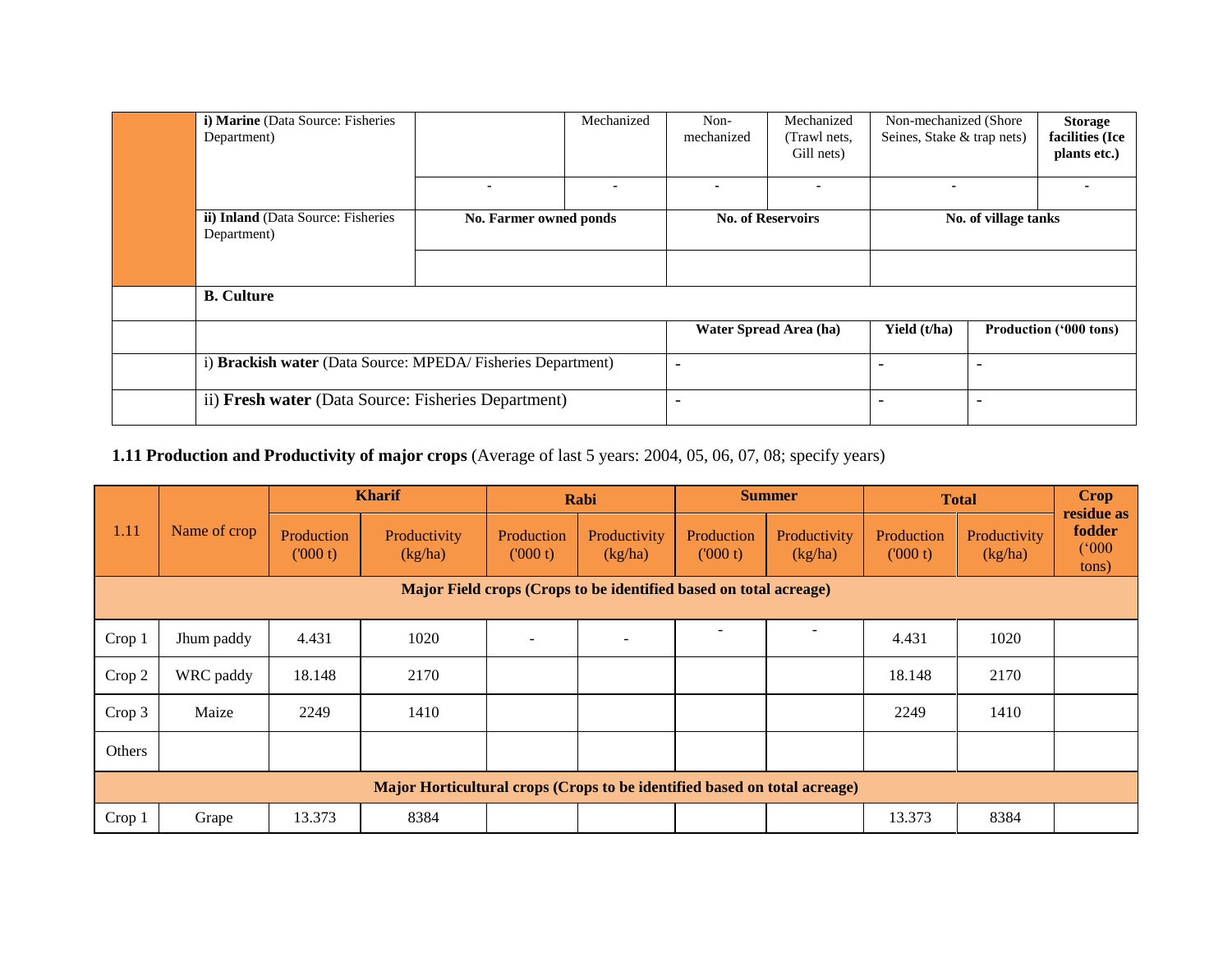| Crop 2 | Passion fruit | 0.528   | 2626  |      |      |  | 0.528   | 2626  |  |
|--------|---------------|---------|-------|------|------|--|---------|-------|--|
| Crop 3 | Banana        | 9.40275 | 12541 |      |      |  | 9.40275 | 12541 |  |
| Crop 4 | M.Orange      |         |       | 5.26 | 2683 |  | 5.26    | 2683  |  |
| Crop 5 | Ginger        | 4.6695  | 3616  |      |      |  | 4.6695  | 3616  |  |
| Others | Turmeric      | 3.23425 | 3003  |      |      |  | 3.23425 | 3003  |  |

| 1.12 | Sowing window for 5<br>major field crops<br>(start and end of normal<br>sowing period) | Crop 1: Paddy | 2: Maize    | 3: Ginger     | $4:$ Pea      | 5: Cabbage    |
|------|----------------------------------------------------------------------------------------|---------------|-------------|---------------|---------------|---------------|
|      | Kharif-Rainfed                                                                         | March – April | March-April | $April - May$ |               |               |
|      | Kharif-Irrigated                                                                       | $June - July$ |             |               |               |               |
|      | Rabi-Rainfed                                                                           |               |             |               |               |               |
|      | Rabi-Irrigated                                                                         |               |             |               | $Oct. - Nov.$ | $Oct. - Nov.$ |
|      | Summer-irrigated                                                                       |               |             |               |               |               |
|      | Summer-rainfed                                                                         |               |             |               |               |               |

| 1.13 | <b>What is the major contingency the district is prone to?</b> (Tick mark) | Regular* | <b>Occasional</b> | <b>None</b> |
|------|----------------------------------------------------------------------------|----------|-------------------|-------------|
|      | Drought                                                                    |          |                   |             |
|      | Flood                                                                      |          |                   |             |
|      | Cyclone                                                                    |          |                   |             |
|      | Hail storm                                                                 |          |                   |             |
|      | Heat wave                                                                  |          |                   |             |
|      | Cold wave                                                                  |          |                   |             |
|      | Frost                                                                      |          |                   |             |
|      | Sea water intrusion                                                        |          |                   |             |
|      | Snowfall                                                                   |          |                   |             |
|      | Landslides/Soil erosion                                                    |          |                   |             |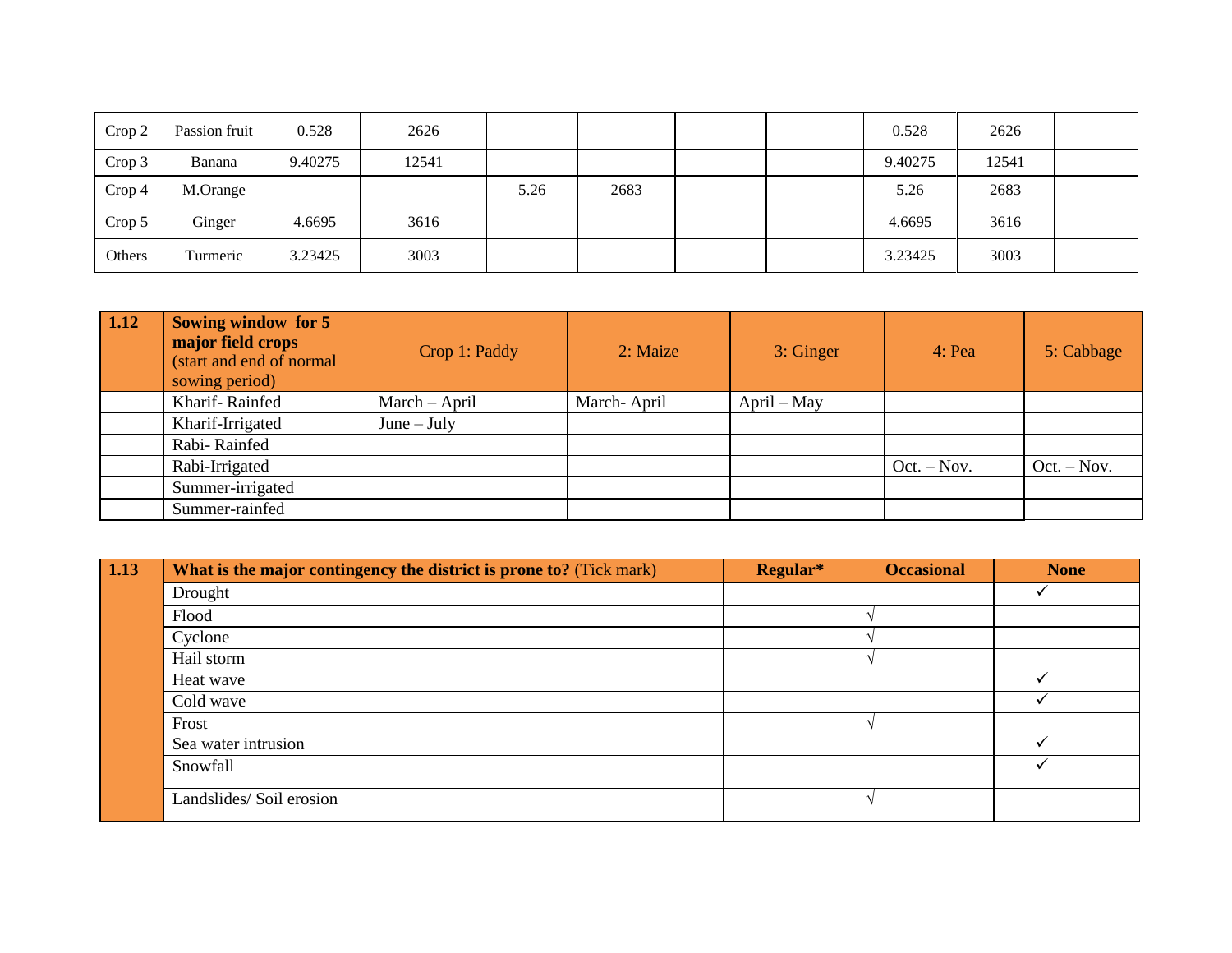| Earthquake                                                                                                                                                                                                        |  |  |
|-------------------------------------------------------------------------------------------------------------------------------------------------------------------------------------------------------------------|--|--|
| Pests and disease outbreak (specify) fruit and shoot borer, paddy stem borer,<br>maize stem borer, leaf folder, termite, fruit flies, root knot nematodes, cut<br>worms, aphids, blast, wilt, powdery mildew etc. |  |  |

\*When contingency occurs in six out of 10 years

| 1.14 | <b>Include Digital maps</b><br>of the district for | Location map of district within State as Annexure 1 | Enclosed: Yes  |
|------|----------------------------------------------------|-----------------------------------------------------|----------------|
|      |                                                    | Mean annual rainfall as Annexure 2                  | Enclosed: Yes, |
|      |                                                    | Soil map as Annexure 3                              | Enclosed: Yes  |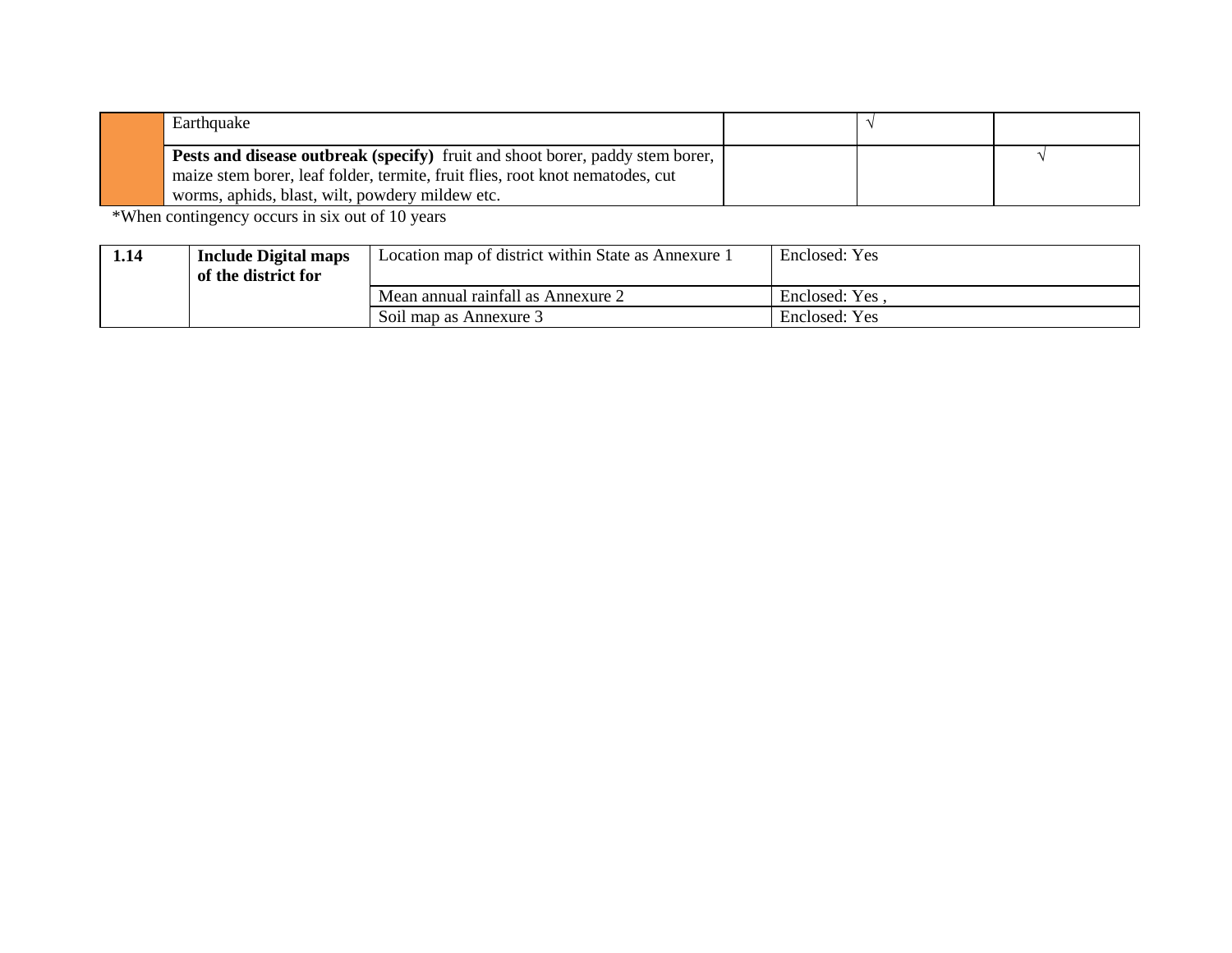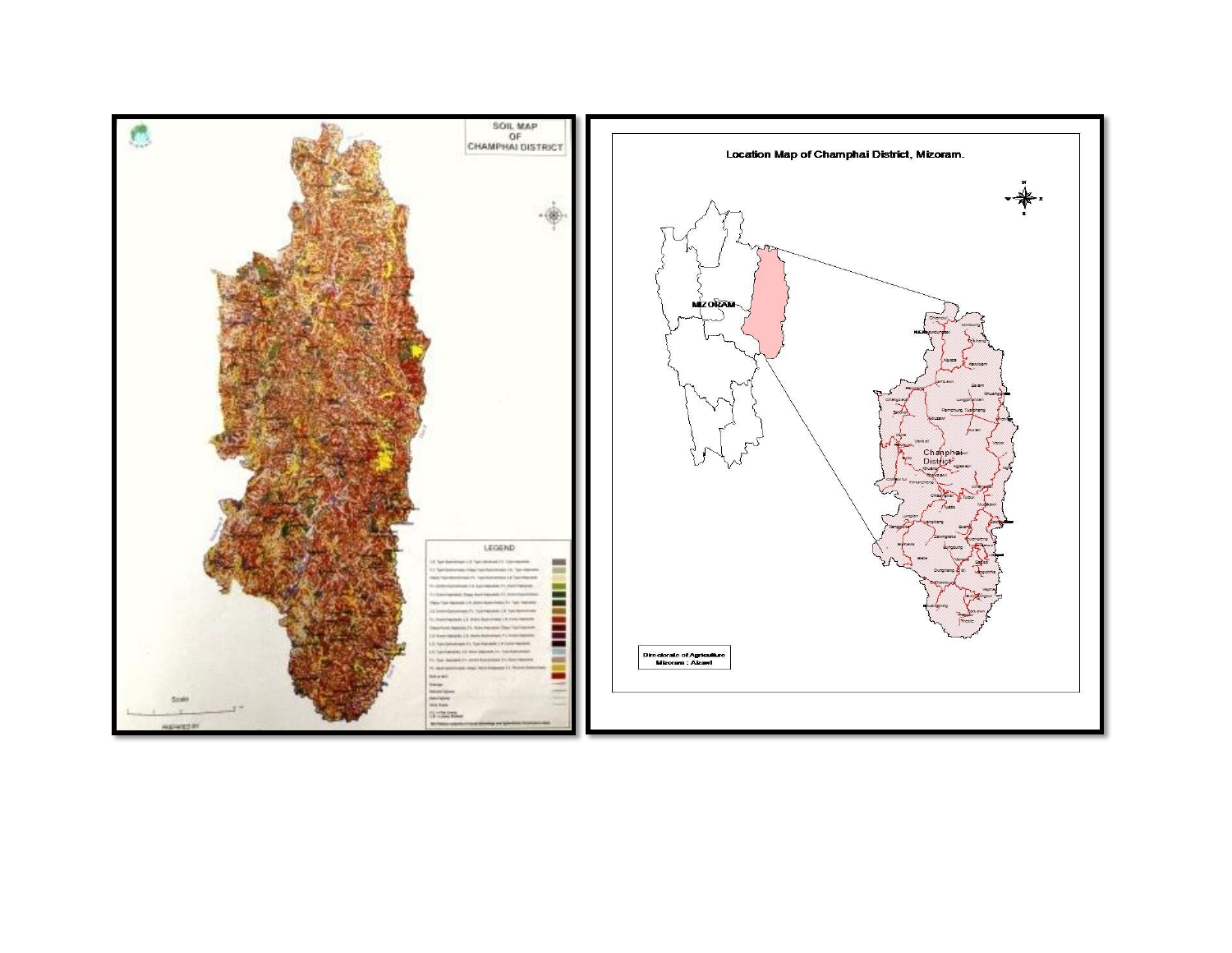# **2.0 Strategies for weather related contingencies Normal**

**2.1 Drought:**

|  |  | 2.1.1 Rainfed situation (maintain separate rows for each cropping system and please write contingency measures) |
|--|--|-----------------------------------------------------------------------------------------------------------------|
|  |  |                                                                                                                 |

2.1.1.1 Pre monsoon (4<sup>th</sup>week of March)

| Condition                |                      |                 | <b>Suggested Contingency measures</b> |                                     |                      |
|--------------------------|----------------------|-----------------|---------------------------------------|-------------------------------------|----------------------|
| Early                    | <b>Major Farming</b> | Normal Crop/    | Change in crop/                       | Agronomic measures including soil   | <b>Remarks</b><br>on |
| season                   | situation            | <b>Cropping</b> | cropping system including variety     | and water conservation, life saving | Implementati         |
| drought                  |                      | system          |                                       | irrigation, nutrient sprays, etc.   | on                   |
| (delayed                 |                      |                 |                                       |                                     |                      |
| of<br>onset              |                      |                 |                                       |                                     |                      |
| monsoon)                 |                      |                 |                                       |                                     |                      |
| Delay by 2               | Early rice           | Tai, idaw,      | No change                             | $-$                                 | $\sim$ $\sim$        |
| weeks (2nd               |                      | Buhsakei, Phul- |                                       |                                     |                      |
| to of April)             |                      | buh, tialte,    |                                       |                                     |                      |
|                          |                      | fangsei, farel  |                                       |                                     |                      |
| Delay by 4               | Early rice           | Tai, idaw,      | No change                             | $-$                                 | $\sim$               |
| weeks                    |                      | Buhsakei,       |                                       |                                     |                      |
| (4 <sup>th</sup> week of |                      | Phulbuh.        |                                       |                                     |                      |
| April)                   |                      |                 |                                       |                                     |                      |
| Delay by 6               | NA                   |                 |                                       |                                     |                      |
| weeks $(2nd$             |                      |                 |                                       |                                     |                      |
| week of                  |                      |                 |                                       |                                     |                      |
| May)                     |                      |                 |                                       |                                     |                      |
| Delay by 8               | NA                   |                 |                                       |                                     |                      |
| weeks (4 <sup>th</sup>   |                      |                 |                                       |                                     |                      |
| week of                  |                      |                 |                                       |                                     |                      |
| May)                     |                      |                 |                                       |                                     |                      |

**2.1.1.2 South West Monsoon (1st week of June)**

| Condition    |                      | <b>Suggested Contingency measures</b> |                                   |                                             |                |  |  |  |
|--------------|----------------------|---------------------------------------|-----------------------------------|---------------------------------------------|----------------|--|--|--|
| <b>Early</b> | <b>Major Farming</b> | Normal Crop/                          | Change in crop /                  | Agronomic measures including soil and       | <b>Remarks</b> |  |  |  |
| season       | situation            | <b>Cropping</b>                       | cropping system including variety | water conservation, life saving irrigation, | on             |  |  |  |
| drought      |                      | system                                |                                   | nutrient sprays, etc.                       | Implement      |  |  |  |
| (delayed     |                      |                                       |                                   |                                             | ation          |  |  |  |
| onset<br>оť  |                      |                                       |                                   |                                             |                |  |  |  |
| monsoon)     |                      |                                       |                                   |                                             |                |  |  |  |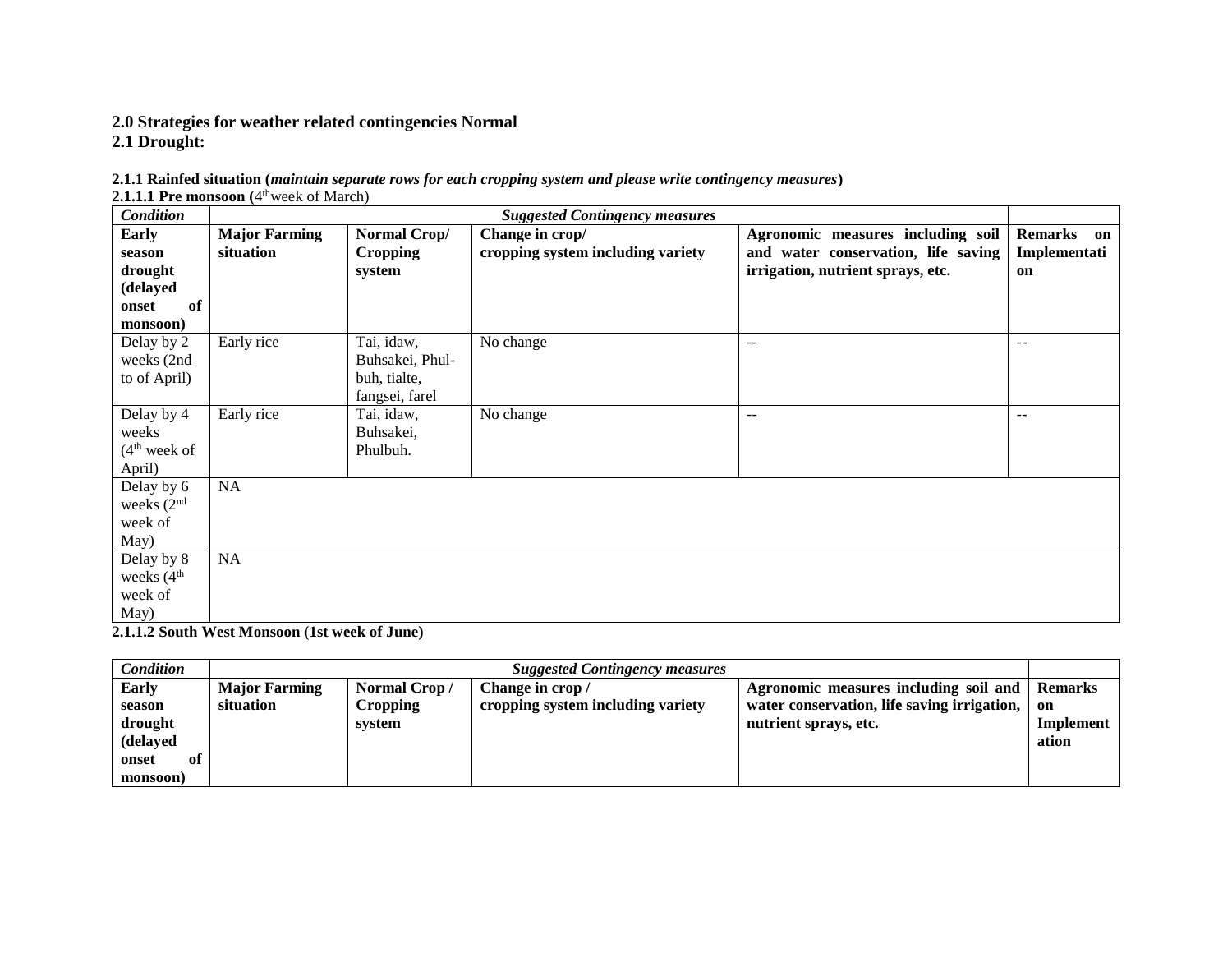| Delay by 2 | 1) Rainfed          | Paddy             | No change                      | Logwood bunding on sloppy land,            | Supply<br>of |
|------------|---------------------|-------------------|--------------------------------|--------------------------------------------|--------------|
| weeks      | Upland<br>/Jhum     |                   |                                | Sowing can be delayed with anticipation of | seeds        |
| (3rd week  | with                |                   |                                | rain.                                      | through      |
| of June)   | Rich Alluvial Soil  |                   |                                | Ridge & Furrow/Raised bed sowing in plain  | State Dept.  |
|            |                     |                   |                                | areas and in Terraces.                     | ATMAs &      |
|            |                     |                   |                                | Dibbling instead of broadcasting.          | <b>KVKs</b>  |
|            |                     | Ginger            | No change                      | Logwood bunding on sloppy land,            |              |
|            |                     | (sole crop)       |                                | Sowing can be delayed with anticipation of |              |
|            |                     |                   |                                | rain.                                      |              |
|            |                     |                   |                                | Ridge & Furrow/Raised bed sowing in plain  |              |
|            |                     |                   |                                | areas and in Terraces.                     |              |
|            |                     |                   |                                | Dibbling instead of broadcasting.          |              |
|            |                     | Bird's eye chilli | No change                      | Logwood bunding on sloppy land,            |              |
|            |                     | (sole crops0)     |                                | Sowing can be delayed with anticipation of |              |
|            |                     |                   |                                | rain.                                      |              |
|            |                     |                   |                                | Ridge & Furrow/Raised bed sowing in plain  |              |
|            |                     |                   |                                | areas and in Terraces.                     |              |
|            |                     |                   |                                | Dibbling instead of broadcasting.          |              |
|            |                     | Maize             | No change                      | Logwood bunding on sloppy land,            |              |
|            |                     | (sole crops)      |                                | Sowing can be delayed with anticipation of |              |
|            |                     |                   |                                | rain.                                      |              |
|            |                     |                   |                                | Ridge & Furrow/Raised bed sowing in plain  |              |
|            |                     |                   |                                | areas and in Terraces.                     |              |
|            |                     |                   |                                | Dibbling instead of broadcasting.          |              |
|            |                     | Horticulture      | No change                      | Logwood bunding on sloppy land,            |              |
|            |                     | crops:            |                                | Ridge & Furrow/Raised bed sowing in plain  |              |
|            |                     | Cabbage           |                                | areas and in Terraces.                     |              |
|            |                     | French Bean       |                                | Dibbling instead of broadcasting.          |              |
|            |                     | Cow pea           |                                |                                            |              |
|            |                     | <b>Brinjal</b>    |                                |                                            |              |
|            | 2)Terrace/mid       | 1.Rice            | RCM7, CAUR1,                   | Normal sowing, Logwood bunding on          | Promote      |
|            | with<br>land<br>no  |                   | Bhalum 3, 4, sasarang.         | sloppy land,                               | optimum      |
|            | irrigation facility |                   |                                | Sowing can be delayed with anticipation of | water        |
|            | with rich alluvial  | 2. Maize          | RCM 75, HQPM5, Charhang,       | rain.                                      | supply       |
|            | soil                |                   | Mimbanvar.                     | Ridge & Furrow/Raised bed sowing in plain  | system,      |
|            |                     | 3. Soyabean       |                                | areas and in Terraces.                     | <b>WHS</b>   |
|            |                     |                   | RCS1-1, RCS1-9, RCS1-10, JS335 | Dibbling instead of broadcasting.          |              |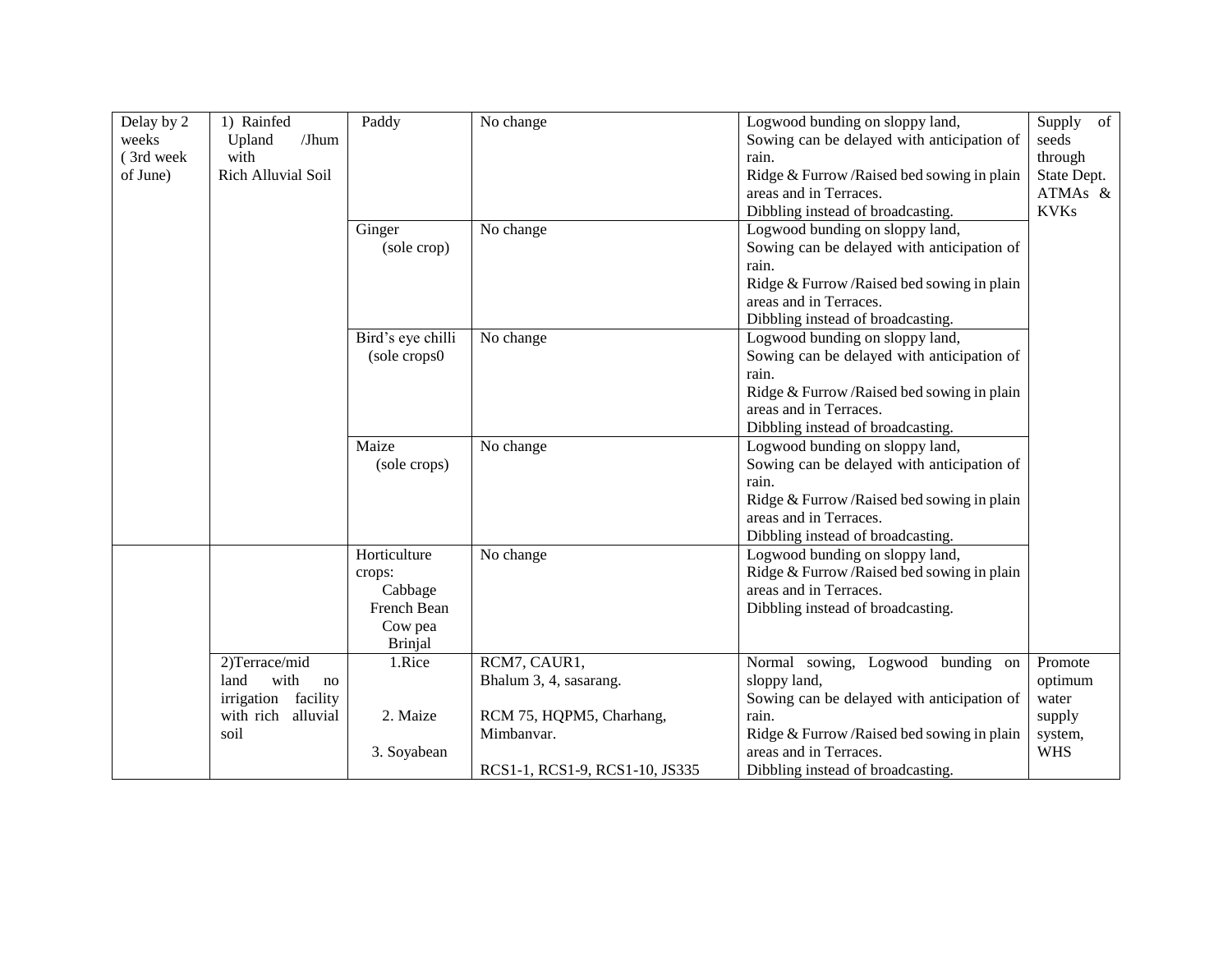|                                                          |                                                               | Horticulture<br>crops:<br>Passion Fruit<br>Pineapple<br>Banana<br>M. Orange | No change                                                                                                                                                                                                                                                                        | Mulching with organic materials, Earthing<br>up, half moon terraces. Bunding, check<br>dams, promote WHS, life saving irrigation,<br>application of lime/FYM                                                 |  |
|----------------------------------------------------------|---------------------------------------------------------------|-----------------------------------------------------------------------------|----------------------------------------------------------------------------------------------------------------------------------------------------------------------------------------------------------------------------------------------------------------------------------|--------------------------------------------------------------------------------------------------------------------------------------------------------------------------------------------------------------|--|
|                                                          | 3) Rainfed Low<br>land                                        | Rice                                                                        | Paddy var. RCM-10, RCM-11, Local,<br>CAU R1,                                                                                                                                                                                                                                     | Deep ploughings (3 times), application of<br>fertilizers & manures, Late sowing                                                                                                                              |  |
| Delay by 4<br>weeks<br>(1 <sup>st</sup> week<br>of July) | Upland<br>1)<br>/Jhum<br>Rich Alluvial Soil                   | <b>Rice based Rice</b><br>$+$ Maize $+$<br>Cucumber                         | Rice : local short duration var. Idaw, tai,<br>Buhsakei, CAU R1<br>Maize: Local sticky maize, HQPM,<br>RCM-75,<br>Cucumber: Var. Local, Pusa Sanyog,<br>Pant Khiraa-1<br>Local vegs                                                                                              | Late sowing,<br>Sowing by dibbling,<br>Interculture operations, Mulching<br>Earthing up,<br>Log/bamboo bunding to conserve run -off<br>water & top soil, Spraying of 0.2% Urea<br>spraying of 0.2% Potash    |  |
|                                                          |                                                               | Ginger                                                                      | Local var. Thingpui, Thinglaidum, &<br>Thingria,                                                                                                                                                                                                                                 | Mulching with organic materials, Earthing<br>up, Spraying of 0.2% Urea spraying of 0.2%<br>Potash                                                                                                            |  |
|                                                          |                                                               | Bird's eye chilli                                                           | Local variety                                                                                                                                                                                                                                                                    | Mulching, Spraying of 0.2% Urea spraying<br>of 0.2 % Potash                                                                                                                                                  |  |
|                                                          |                                                               | Horticulture<br>crops<br>Cabbage<br>French Bean<br>Cow pea<br>Brinjal       | 1. Cabbage var. Ryozeki, Indam<br>1299, Improved Bahar, Rocky<br>2. French Bean var. Local, Arka<br>Anoop, Arka Komal, Arka<br>Sharat<br>Cow pea var. Local, Arka<br>3.<br>Garima Pusa Kumal, PKM-1<br>Brinjal var. Arka Kesav, Arka<br>4.<br>Neidhi, Arka Anand, Pusa<br>Kranti | Logwood bunding on sloppy land,<br>Sowing can be delayed up to May with<br>anticipation of rain.<br>Ridge & Furrow/Raised bed sowing in plain<br>areas and in Terraces.<br>Dibbling instead of broadcasting. |  |
|                                                          | Terrace / mid<br>2)<br>land with no<br>irrigation<br>facility | Rice                                                                        | Early varieties as above                                                                                                                                                                                                                                                         | Late sowing,<br>Application of slaked lime & organic<br>manure,<br>Mulching with available bio-mass,<br>Frequent inter-culture operations, Spraying<br>of 0.2 % Urea spraying of 0.2 % Potash                |  |
|                                                          |                                                               | Perennial crops                                                             | No change                                                                                                                                                                                                                                                                        | Mulching, Application of slaked lime &<br>organic manure                                                                                                                                                     |  |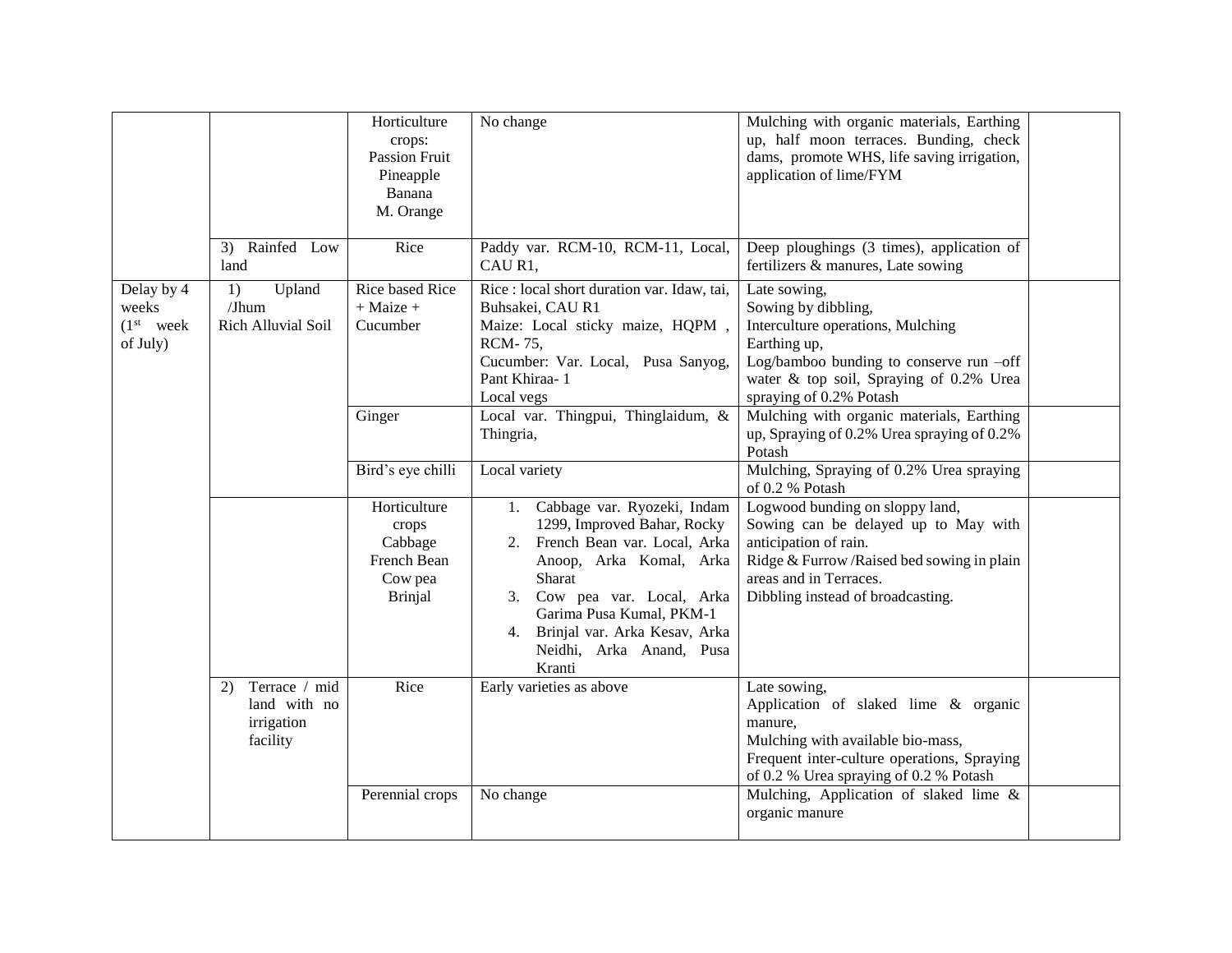|                                               |                                                                                 | Pineapple,           |                                                               |                                                                |  |
|-----------------------------------------------|---------------------------------------------------------------------------------|----------------------|---------------------------------------------------------------|----------------------------------------------------------------|--|
|                                               |                                                                                 | Banan, M.            |                                                               |                                                                |  |
|                                               |                                                                                 | Orange               |                                                               |                                                                |  |
|                                               | Low land with<br>3)<br>irrigation<br>facility                                   | Rice                 | Short duration varieties by system of<br>rice intensification | Deep ploughing<br>Application of organic manure<br>Late sowing |  |
|                                               | Low land<br>4)<br>without irrigation<br>facility                                | Rice                 | Short duration varieties by system of<br>rice intensification | Deep ploughing<br>Application of organic manure<br>Late sowing |  |
|                                               |                                                                                 | <b>Lowland Paddy</b> | Nursery preparation                                           | Dry & Wet bed method                                           |  |
| Delay by 6<br>weeks (July<br>$3rd$ week)      | Upland<br>1)<br>$J$ hum<br>Rich Alluvial Soil                                   | NA                   | <b>NA</b>                                                     | <b>NA</b>                                                      |  |
|                                               | 2)<br>Terrace/<br>mid land with no<br>irrigation<br>facility                    | $\overline{NA}$      | $\overline{NA}$                                               | <b>NA</b>                                                      |  |
|                                               | Low land<br>3)<br>with<br>irrigation<br>facility                                | NA                   | NA                                                            | NA                                                             |  |
|                                               | Low land<br>4)<br>without<br>irrigation<br>facility                             | NA                   | <b>NA</b>                                                     | NA                                                             |  |
| Delay by 8<br>weeks<br>(August $1st$<br>week) | 1)<br>Farming<br>situation:<br>Jhum/up<br>land with<br>rich<br>alluvial<br>soil | $\overline{NA}$      | $\overline{NA}$                                               | NA                                                             |  |
|                                               | Farming<br>2)<br>situation:<br>Terrace/<br>Midland                              |                      |                                                               |                                                                |  |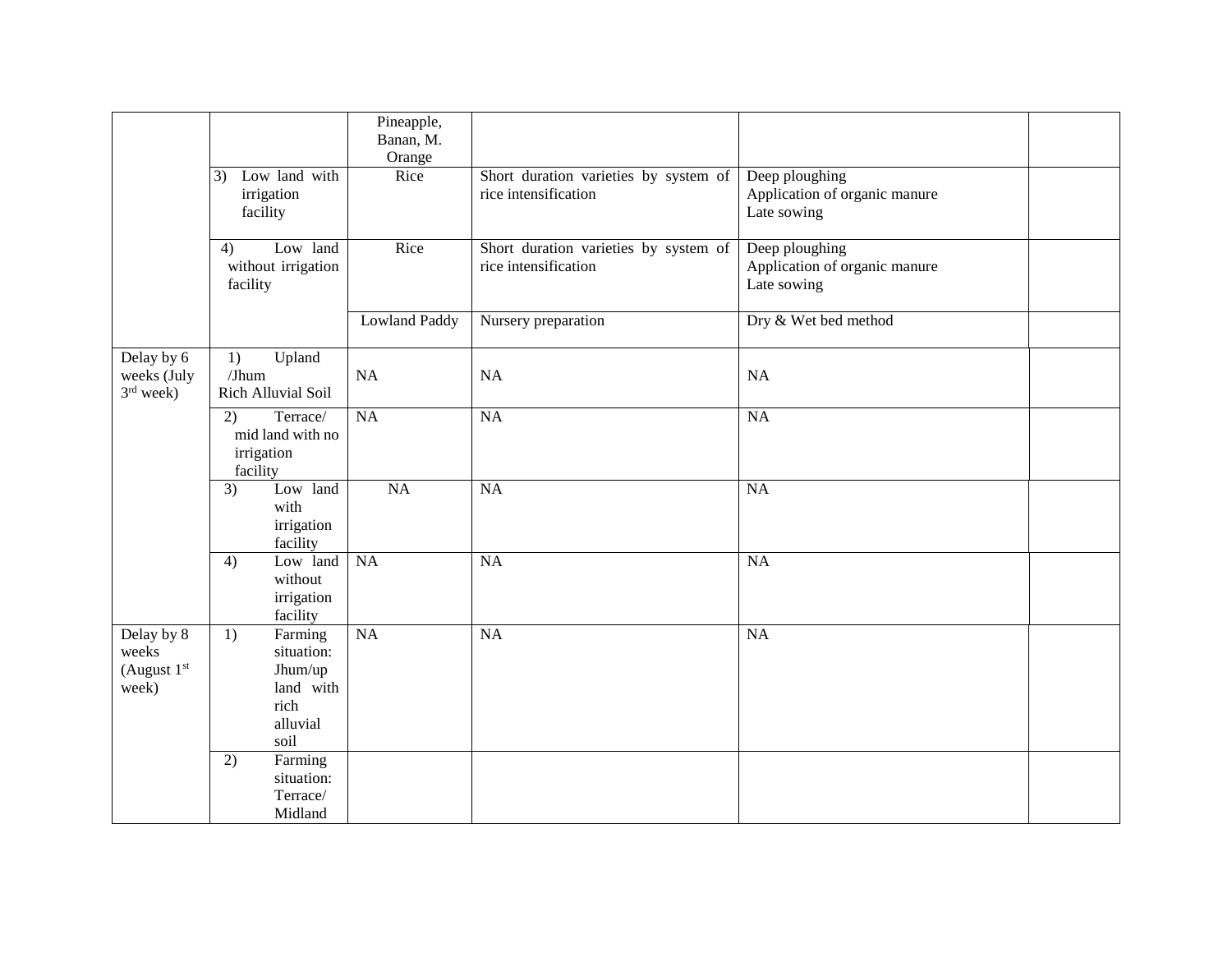|    | with red<br>alluvial<br>soil                                   |    |           |    |    |
|----|----------------------------------------------------------------|----|-----------|----|----|
| 3) | Low land<br>with no<br>irrigation<br>facility<br>Sandy<br>loam | NA | <b>NA</b> | NA | NA |
| 4) | Low land<br>with<br>irrigation<br>facility<br>Clayey<br>loam   | NA | <b>NA</b> | NA | NA |

**\*Matrix for specifying condition of early season drought due to delayed onset of monsoon (2, 4, 6 & 8 weeks) compared to normal onset (2.1.1)**

| Normal onset     | Month and week for specifying condition of early season drought due to delayed onset of monsoon |                         |                         |                        |  |  |  |  |
|------------------|-------------------------------------------------------------------------------------------------|-------------------------|-------------------------|------------------------|--|--|--|--|
| (Month and week) | Delay in onset of monsoon by                                                                    |                         |                         |                        |  |  |  |  |
|                  | 2 wks                                                                                           | 4 wks                   | 6 wks                   | 8 wks                  |  |  |  |  |
| June $1st$ wk    | June $3^{rd}$ wk                                                                                | July $1st$ wk           | July $3^{\text{rd}}$ wk | Aug $1st$ wk           |  |  |  |  |
| June $2nd$ wk    | June $4th$ wk                                                                                   | July $2nd$ wk           | July $4^{\text{th}}$ wk | Aug $2nd$ wk           |  |  |  |  |
| June $3^{rd}$ wk | July $1st$ wk                                                                                   | July $3^{\text{rd}}$ wk | Aug $1st$ wk            | Aug $3^{\text{rd}}$ wk |  |  |  |  |
| June $4^{th}$ wk | July $2^{nd}$ wk                                                                                | July $4^{th}$ wk        | Aug $2^{nd}$ wk         | Aug $4^{\text{th}}$ wk |  |  |  |  |
| July $1st$ wk    | July $3^{\text{rd}}$ wk                                                                         | Aug $1st$ wk            | Aug $3^{\text{rd}}$ wk  | Sep $1st$ wk           |  |  |  |  |
| July $2^{nd}$ wk | July $4^{th}$ wk                                                                                | Aug $2^{nd}$ wk         | Aug $4^{\text{th}}$ wk  | Sep $2^{nd}$ wk        |  |  |  |  |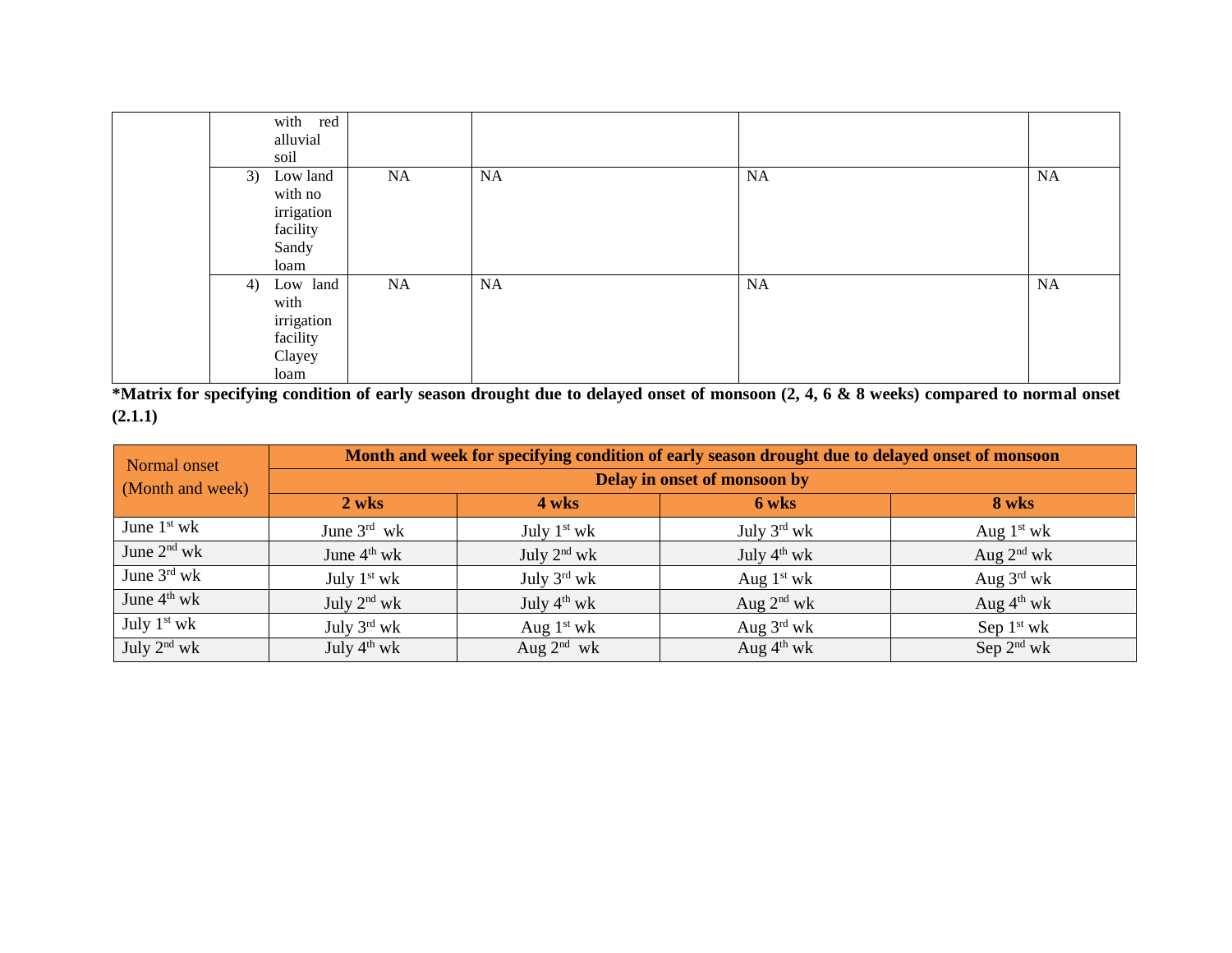| <b>Condition</b>                       |                                                                        |                                          |                                             | <b>Suggested Contingency measures</b>                                    |                                                         |
|----------------------------------------|------------------------------------------------------------------------|------------------------------------------|---------------------------------------------|--------------------------------------------------------------------------|---------------------------------------------------------|
| Early season drought<br>(Normal onset) | <b>Major Farming</b><br>situation <sup>a</sup>                         | Normal Crop/cropping system <sup>b</sup> | $Crop$ management <sup><math>c</math></sup> | <b>Soil nutrient &amp;moisture</b><br>conservation measures <sup>d</sup> | <b>Remarks</b> on<br><b>Implementation</b> <sup>e</sup> |
|                                        | AES-II (Plain land-                                                    | Maize                                    | Irrigation is necessary                     |                                                                          |                                                         |
| <b>Normal onset followed</b>           | moderately deep to deep                                                |                                          |                                             |                                                                          |                                                         |
| after sowing leading to                | fine/fine loamy soils)<br>by 15-20 days dry spell                      |                                          |                                             |                                                                          |                                                         |
| poor germination/crop                  |                                                                        |                                          |                                             |                                                                          |                                                         |
| stand etc.                             | AES-I (Mid hills-<br>moderately deep to deep<br>fine/fine loamy soils) | Cropping system 1:                       | Ginger                                      | Mulching                                                                 |                                                         |
|                                        |                                                                        | Cropping system 2:                       | Turmeric                                    | Mulching                                                                 |                                                         |
|                                        |                                                                        |                                          |                                             |                                                                          |                                                         |

| <b>Condition</b>                                                                             |                                                   |                                          |                              | <b>Suggested Contingency measures</b>                                           |                                                        |
|----------------------------------------------------------------------------------------------|---------------------------------------------------|------------------------------------------|------------------------------|---------------------------------------------------------------------------------|--------------------------------------------------------|
| <b>Mid season drought</b><br>(long dry spell,<br>consecutive 2 weeks<br>rainless $(>2.5$ mm) | <b>Major Farming</b><br>situation <sup>a</sup>    | Normal Crop/cropping system <sup>b</sup> | Crop management <sup>c</sup> | Soil nutrient & moisture<br>conservation measures <sup>d</sup>                  | <b>Remarks</b> on<br><b>Implementation<sup>e</sup></b> |
| period)                                                                                      |                                                   |                                          |                              |                                                                                 |                                                        |
|                                                                                              | 1.AES-II (Plain land-                             | Kharif Maize                             | Intercultural operation      |                                                                                 |                                                        |
| At vegetative stage                                                                          | moderately deep to deep<br>fine/fine loamy soils) | Turmeric                                 | Earthing up                  |                                                                                 |                                                        |
|                                                                                              |                                                   |                                          |                              |                                                                                 |                                                        |
|                                                                                              | 2. AES-I (Mid hills-                              | Jhum paddy                               | Weeding                      | Bunding of field with logs                                                      |                                                        |
|                                                                                              | moderately deep to deep                           |                                          |                              |                                                                                 |                                                        |
|                                                                                              | fine/fine loamy soils)                            |                                          |                              |                                                                                 |                                                        |
|                                                                                              | 3                                                 |                                          |                              |                                                                                 |                                                        |
|                                                                                              |                                                   |                                          |                              |                                                                                 |                                                        |
|                                                                                              | $\overline{4}$                                    |                                          |                              |                                                                                 |                                                        |
|                                                                                              |                                                   |                                          |                              |                                                                                 |                                                        |
|                                                                                              | 5                                                 |                                          |                              |                                                                                 |                                                        |
|                                                                                              |                                                   |                                          |                              |                                                                                 |                                                        |
| <b>Condition</b>                                                                             |                                                   |                                          |                              | <b>Suggested Contingency measures</b>                                           |                                                        |
| <b>Mid season drought</b><br>(long dry spell)                                                | <b>Major Farming</b><br>situation <sup>a</sup>    | Normal Crop/cropping system <sup>b</sup> | Crop management <sup>c</sup> | Soil nutrient & moisture<br>conservation measures <sup>d</sup>                  | <b>Remarks</b> on<br><b>Implementation<sup>e</sup></b> |
| At flowering/fruiting                                                                        |                                                   | Kharif maize                             | Intercultural operation      | Bunding of fields with logs,<br>tup soil bebded terrace                         |                                                        |
| stage                                                                                        |                                                   | Turmeric                                 |                              |                                                                                 |                                                        |
|                                                                                              |                                                   | Ginger                                   |                              | Timely sprays with systemic<br>insecticides to control shoot<br>and fruit borer |                                                        |
|                                                                                              | 2                                                 |                                          |                              |                                                                                 |                                                        |
|                                                                                              |                                                   |                                          |                              |                                                                                 |                                                        |
|                                                                                              |                                                   |                                          |                              |                                                                                 |                                                        |
| <b>Condition</b>                                                                             |                                                   |                                          |                              | <b>Suggested Contingency measures</b>                                           |                                                        |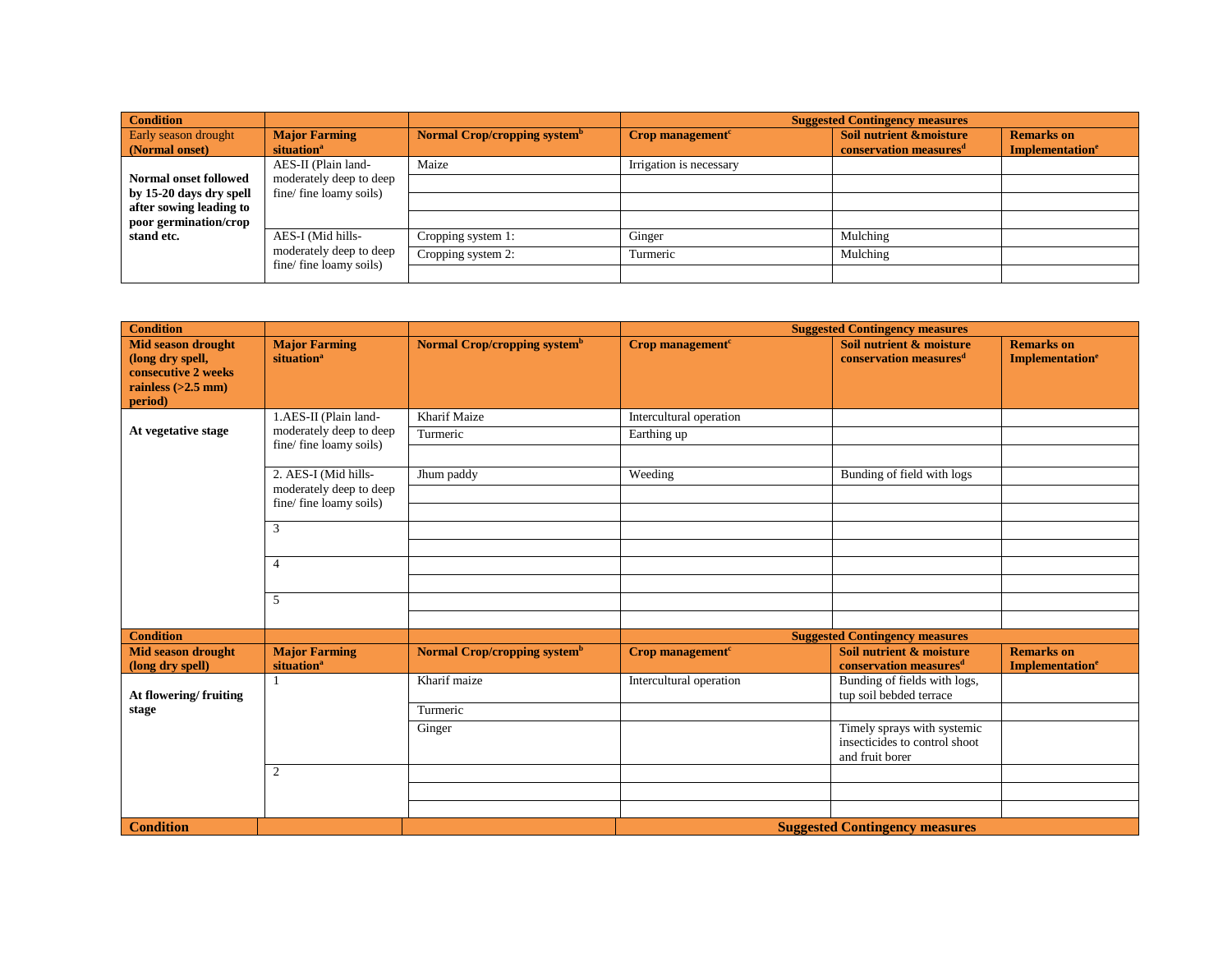| <b>Terminal drought</b><br>(Early withdrawal of<br>monsoon) | <b>Major Farming</b><br>situation <sup>a</sup> | Normal Crop/cropping systemb | $Crop$ management <sup><math>c</math></sup> | Rabi Crop planning <sup>d</sup> | <b>Remarks on</b><br>Implementation <sup>e</sup> |
|-------------------------------------------------------------|------------------------------------------------|------------------------------|---------------------------------------------|---------------------------------|--------------------------------------------------|
|                                                             | AES-II (Plain land-                            | Ginger                       |                                             | Harvest at maturity stage       |                                                  |
|                                                             | moderately deep to                             | Turmeric                     |                                             | Harvesting stage                |                                                  |
|                                                             | deep fine/fine loamy<br>soils)                 | Chilli                       |                                             | Harvesting stage                |                                                  |
|                                                             | AES-I (Mid hills-                              |                              |                                             |                                 |                                                  |
|                                                             | moderately deep to                             |                              |                                             |                                 |                                                  |
| soils)<br>4                                                 | deep fine/fine loamy                           |                              |                                             |                                 |                                                  |
|                                                             |                                                |                              |                                             |                                 |                                                  |
|                                                             |                                                |                              |                                             |                                 |                                                  |
|                                                             | 5                                              |                              |                                             |                                 |                                                  |

- a. Describe the major farming situation to provide information on growing environment (rainfall and soil information colour, depth & texture)such as low rainfall shallow red sandy loam soils, high rainfall deep black soils, uplands, medium lands, eroded hill slops etc. tank fed black soils, shallow acid soils, sodicvertisols etc
- b. Describe the normal crop or cropping system grown in that farming situation including catch crop, sequence, rotation &variety if known
- c. Describe the alternative crop, variety and/or cropping pattern in view of the delay in monsoon and shortening of the growing period including delay in sowing of nurseries in case of paddy.
	- In case of normal onset followed by early season droughts re-sowing may be recommended including variety seed rate etc.
	- In case of early or mid season dry spells indicate crop management techniques to save standing crop.
	- In case of terminal drought indicate giving life saving supplemental irrigation, if available or taking up harvest at physiological maturity with some realizable grain/fodder yield etc.
- d. Describe all agronomic practices which help in coping with late planting like increased or decreased spacing, changes in planting geometry, intercropping in case of sole crops, thinning, mulching, spray of anti-transpirants or other chemicals, supplemental irrigation, soil and moisture conservation practices like ridging, conservation furrows, dust mulch etc.
	- In case of early and mid season dry spells indicate moisture conservation techniques to save standing crop.
	- In case of terminal drought indicate early rabi cropping with suitable crops/varieties with a possibility of giving pre-sowing/come up irrigation etc.
- e. Give details on the source of the breeder seed, in case an alternate crop or variety is suggested as part of the contingency. For agronomic measures, indicate any convergence possible with ongoing central or state schemes like National Rural Employment Guarantee Scheme (NREGS), Integrated Watershed Management Programme (IWMP), Rashtriya Krishi VikasYojana (RKVY), National Food Security Mission (NFSM), Integrated Scheme on Oilseeds, Pulses, Oilpalm and Maize (ISOPOM), National Horticulture Mission (NHM), Community Land Development Programme (CLDP) etc., to meet the cost of materials, labour or implements etc. to carry out any field based activity quickly.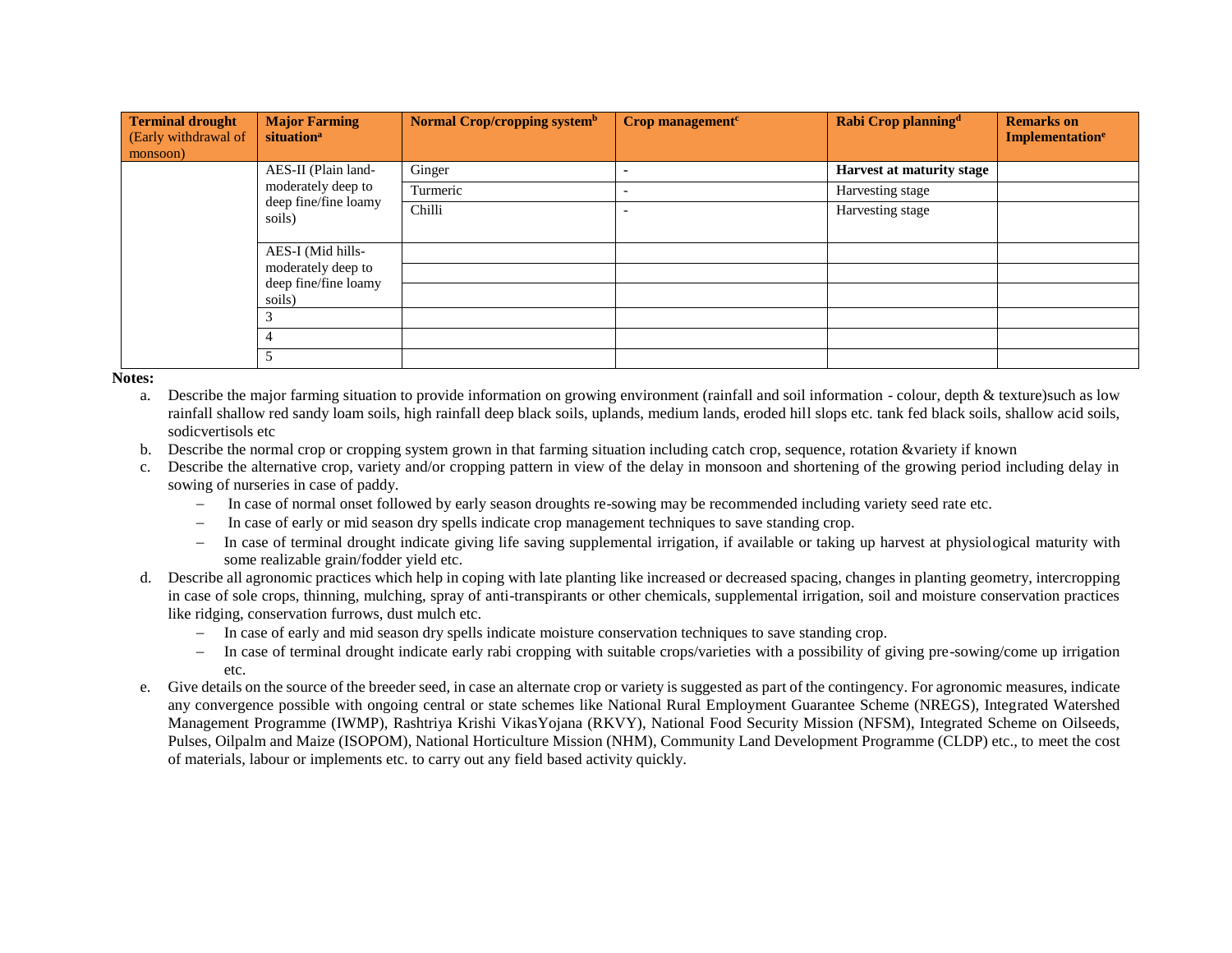## **2.1.2 Drought - Irrigated situation**

| <b>Condition</b>                                             |                                              |                                          |                                                       | <b>Suggested Contingency measures</b>                                 |                                     |
|--------------------------------------------------------------|----------------------------------------------|------------------------------------------|-------------------------------------------------------|-----------------------------------------------------------------------|-------------------------------------|
|                                                              | <b>Major Farming</b><br>situation            | Normal Crop/cropping system <sup>g</sup> | <b>Change in crop/cropping</b><br>system <sup>h</sup> | <b>Agronomic measures</b> <sup>i</sup>                                | <b>Remarks</b> on<br>Implementation |
| Delayed release of<br>water in canals due<br>to low rainfall | Farming<br>$_{1}$ )<br>situation:<br>Upland, | French bean                              | No change                                             | Arka Anoop, proper<br>irrigation is must, raised<br>bed is preferable |                                     |
|                                                              | tank fed.                                    | Tomato                                   | No change                                             | Arka Rakshak                                                          |                                     |
|                                                              | loamy soil                                   | <b>Brinjal</b>                           | No change                                             | <b>RCMBL1</b>                                                         |                                     |
|                                                              | 2) low land, canal<br>water fed, loamy soil  | Onion                                    | No change                                             | Time of sowing is<br>important, irrigation is<br>must                 |                                     |
|                                                              |                                              | Pea                                      | No change                                             | Sowing should be done<br>before December                              |                                     |

| <b>Condition</b>    |                                     | <b>Suggested Contingency measures</b>          |                                           |                                        |                                     |
|---------------------|-------------------------------------|------------------------------------------------|-------------------------------------------|----------------------------------------|-------------------------------------|
|                     | <b>Major Farming</b><br>situation   | <b>Normal Crop/cropping system<sup>g</sup></b> | <b>Change in crop/cropping</b><br>systemh | <b>Agronomic measures</b> <sup>i</sup> | <b>Remarks on</b><br>Implementation |
| Limited release of  | 1) Farming situation:               |                                                |                                           |                                        |                                     |
| water in canals due | loamy soil                          |                                                |                                           |                                        |                                     |
|                     | to low rainfall<br>Upland, tank fed |                                                |                                           |                                        |                                     |
|                     | 2) low land, canal                  | Pea                                            | No change                                 | Azad P 3. Arkel variety is             |                                     |
|                     | water fed, loamy soil               |                                                |                                           | best due to their short                |                                     |
|                     |                                     |                                                |                                           | duration characters                    |                                     |

| <b>Condition</b>                            |                                             |                                                | <b>Suggested Contingency measures</b>     |                                        |                                                                                 |
|---------------------------------------------|---------------------------------------------|------------------------------------------------|-------------------------------------------|----------------------------------------|---------------------------------------------------------------------------------|
|                                             | <b>Major Farming</b><br>situation           | <b>Normal Crop/cropping system<sup>g</sup></b> | <b>Change in crop/cropping</b><br>systemh | <b>Agronomic measures</b> <sup>i</sup> | <b>Remarks on</b><br>Implementation                                             |
| Non release of water                        | 1) Farming situation:                       | Cropping system 1:                             |                                           |                                        |                                                                                 |
| in canals under                             | Upland, tank                                | Cropping system 2:                             |                                           |                                        |                                                                                 |
| delayed onset of<br>monsoon in<br>catchment | fed, loamy<br>soil                          | Cropping system 3:                             |                                           |                                        |                                                                                 |
|                                             | 2) low land, canal<br>water fed, loamy soil | Cropping system 1:                             | Pea                                       | No change                              | Azad P 3. Arkel<br>variety is best due to<br>their short duration<br>characters |
|                                             |                                             | Cropping system 2:                             |                                           |                                        |                                                                                 |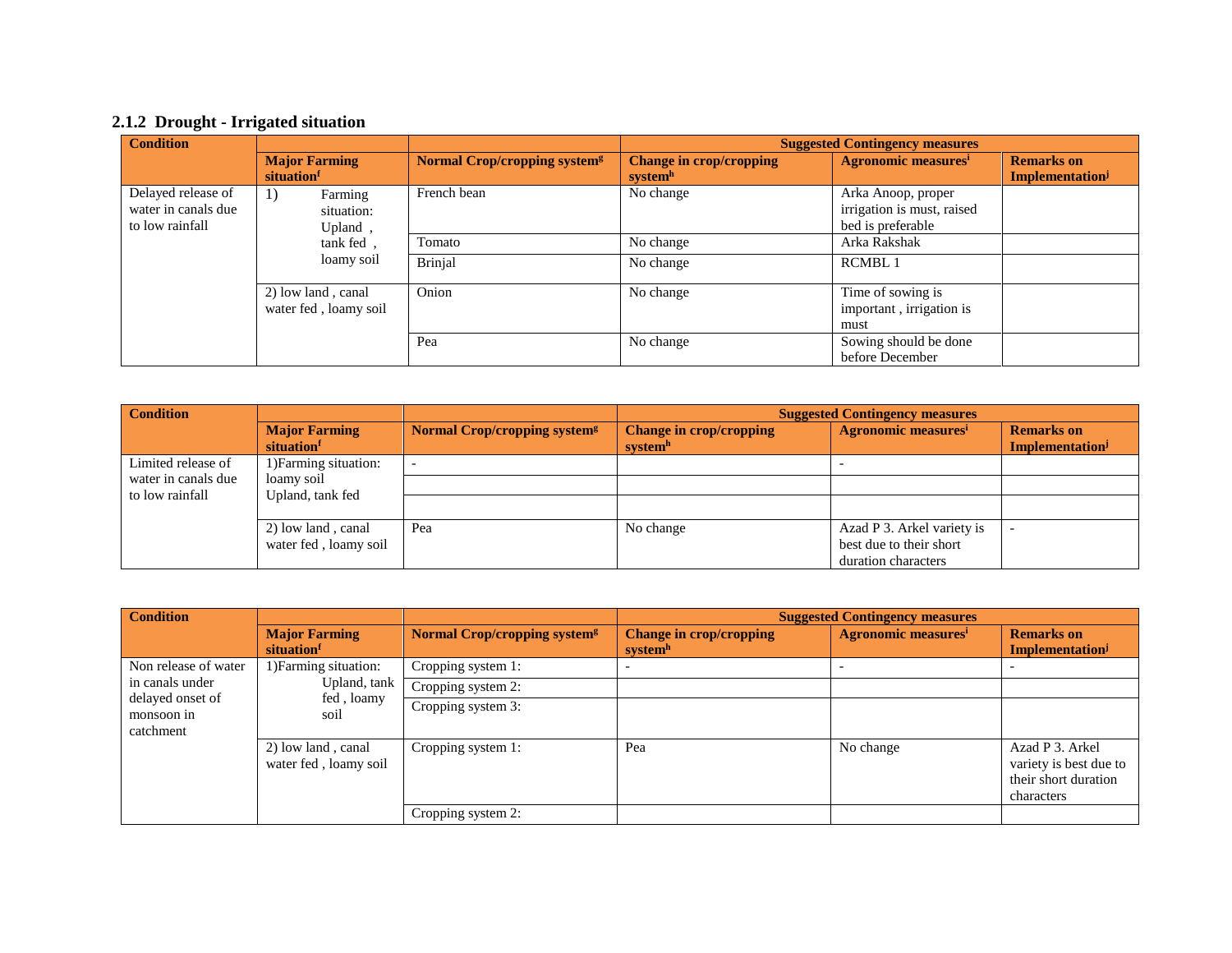| <b>Condition</b> |                                   |                                          | <b>Suggested Contingency measures</b>                 |                                 |                                     |  |
|------------------|-----------------------------------|------------------------------------------|-------------------------------------------------------|---------------------------------|-------------------------------------|--|
|                  | <b>Major Farming</b><br>situation | Normal Crop/cropping system <sup>g</sup> | <b>Change in crop/cropping</b><br>system <sup>n</sup> | Agronomic measures <sup>1</sup> | <b>Remarks</b> on<br>Implementation |  |
|                  |                                   | Cropping system 3:                       |                                                       |                                 |                                     |  |
|                  |                                   |                                          |                                                       |                                 |                                     |  |

| <b>Condition</b>                                    |                                             |                                                | <b>Suggested Contingency measures</b>                 |                                        |                                                                                 |
|-----------------------------------------------------|---------------------------------------------|------------------------------------------------|-------------------------------------------------------|----------------------------------------|---------------------------------------------------------------------------------|
|                                                     | <b>Major Farming</b><br>situation           | <b>Normal Crop/cropping system<sup>g</sup></b> | <b>Change in crop/cropping</b><br>system <sup>h</sup> | <b>Agronomic measures</b> <sup>i</sup> | <b>Remarks</b> on<br>Implementation                                             |
| Lack of inflows into                                | 1) Farming situation:                       | Cropping system 1:                             |                                                       |                                        |                                                                                 |
| tanks due to                                        | Upland, tank fed,                           | Cropping system 2:                             |                                                       |                                        |                                                                                 |
| insufficient/delayed<br>onset of monsoon            | loamy soil                                  | Cropping system 3:                             |                                                       |                                        |                                                                                 |
|                                                     | 2) low land, canal<br>water fed, loamy soil | Cropping system 1:                             | Pea                                                   | No change                              | Azad P 3. Arkel<br>variety is best due to<br>their short duration<br>characters |
|                                                     |                                             | Cropping system 2:                             |                                                       |                                        |                                                                                 |
|                                                     |                                             | Cropping system 3:                             |                                                       |                                        |                                                                                 |
| Insufficiency of<br>surface water for<br>irrigation |                                             |                                                |                                                       |                                        |                                                                                 |

| <b>Condition</b>                |                                                                                       |                                                | <b>Suggested Contingency measures</b>     |                                                                              |                                     |
|---------------------------------|---------------------------------------------------------------------------------------|------------------------------------------------|-------------------------------------------|------------------------------------------------------------------------------|-------------------------------------|
|                                 | <b>Major Farming</b><br>situation                                                     | <b>Normal Crop/cropping system<sup>g</sup></b> | <b>Change in crop/cropping</b><br>systemh | <b>Agronomic measures</b> <sup>i</sup>                                       | <b>Remarks</b> on<br>Implementation |
| Insufficient                    | 1) Farming situation:                                                                 | Cropping system 1:                             |                                           |                                                                              |                                     |
| groundwater                     | up land                                                                               | Cropping system 2:                             |                                           |                                                                              |                                     |
| recharge due to low<br>rainfall | loamy soil, tank fed                                                                  | Cropping system 3:                             |                                           |                                                                              |                                     |
|                                 | 2) Farming situation:<br>low land loamy soil,<br>canal irrigated water,<br>loamy soil | Pea                                            | No change                                 | Azad P 3. Arkel variety is<br>best due to their short<br>duration characters | Pea                                 |
|                                 |                                                                                       | Cropping system 2:                             |                                           |                                                                              |                                     |
|                                 |                                                                                       | Cropping system 3:                             |                                           |                                                                              |                                     |
| Any other condition             |                                                                                       |                                                |                                           |                                                                              |                                     |
| (specify)                       |                                                                                       |                                                |                                           |                                                                              |                                     |
|                                 |                                                                                       |                                                |                                           |                                                                              |                                     |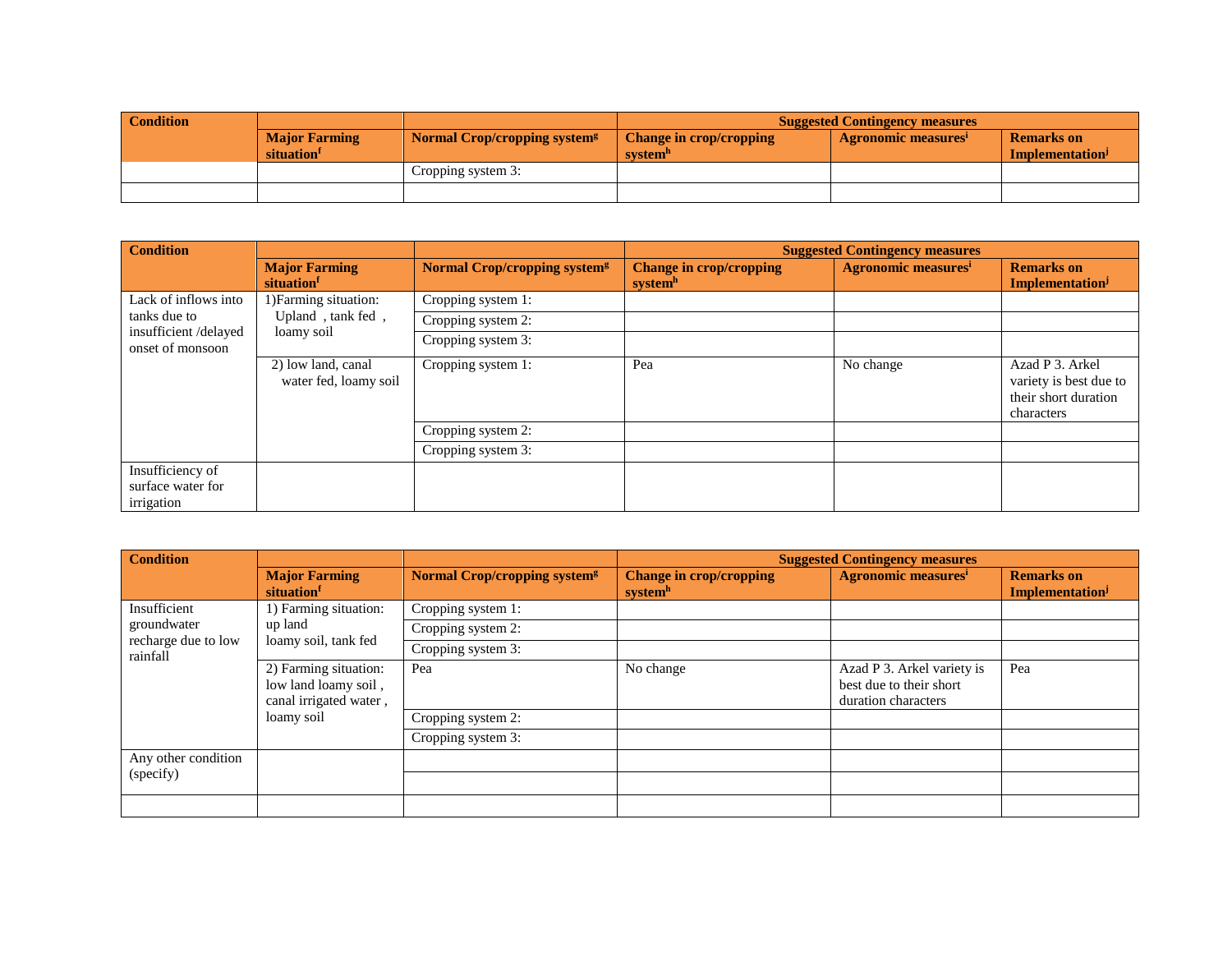<sup>f</sup>Describe such asuplands, medium and low lands and source of irrigation such astank fedmedium or deep black/loamy/red soils, tube well irrigated red soils, canal irrigated red soils, well irrigated black soils etc.,

<sup>g</sup>The normal crop or cropping systems grown in a given irrigated situation

<sup>h</sup> Suggested change in the crop, variety or cropping system in view of delayin release of irrigation water, less water availability etc.,

<sup>I</sup>All agronomic measures like improved methods of irrigation (skip row etc.), micro irrigation (drip/sprinkler/sub-surface), deficit irrigation, limited area irrigation, mulching etc, that improve water use efficiency and make best use of limited water including methods of ground water recharge and sharing.

<sup>j</sup>Comments on source of availability of seed of the alternate crop or variety, any constraints in marketing of alternative crop implications for livestock and dairy sectors and details of state or central schemes like National Rural Employment Guarantee Scheme (NREGS), Rashtriya Krishi Vikas Yojana (RKVY), National Food Security Mission (NFSM), Integrated Scheme on Oilseeds, Pulses, Oilpalm and Maize (ISOPOM), National Horticulture Mission (NHM) etc., which facilitate implementation of the agronomic measures suggested.

| <b>Condition</b>                                                     | <b>Suggested contingency measure</b>                  |                                                                                                                      |                                        |                                                                                                                                             |
|----------------------------------------------------------------------|-------------------------------------------------------|----------------------------------------------------------------------------------------------------------------------|----------------------------------------|---------------------------------------------------------------------------------------------------------------------------------------------|
| Continuous high rainfall in a short span<br>leading to water logging | Vegetative stage <sup>k</sup>                         | <b>Flowering stage</b>                                                                                               | Crop<br>maturity<br>stage <sup>m</sup> | Post harvest <sup>n</sup>                                                                                                                   |
| Mustard                                                              | Aphids infestation                                    | Malathion is to be spray at 10 days<br>interval to control aphids                                                    | $\overline{\phantom{a}}$               |                                                                                                                                             |
| Paddy                                                                | Blast problem                                         | Timely spray of fungicides                                                                                           |                                        | Destroyed spoiled harvested<br>fruits                                                                                                       |
| Ground nut                                                           | Rust problem                                          | Timely spray of fungicides                                                                                           |                                        |                                                                                                                                             |
| Crop4                                                                |                                                       |                                                                                                                      |                                        |                                                                                                                                             |
| Crop5                                                                |                                                       |                                                                                                                      |                                        |                                                                                                                                             |
| Horticulture                                                         |                                                       |                                                                                                                      |                                        |                                                                                                                                             |
| Tomato                                                               | Bacterial wilt infestation, borer<br>attacked, thrips | During kharif season bacterial wilt<br>resistant Tomato is suggested, timely<br>spray of fungicides and insecticides | $\overline{\phantom{a}}$               | Harvested fruit should be kept<br>in a container or box with<br>good air circulation,<br>destroyed or collected spoiled<br>harvested fruits |

**2.2 Unusual rains (untimely, unseasonal etc)** (for both rainfed and irrigated situations)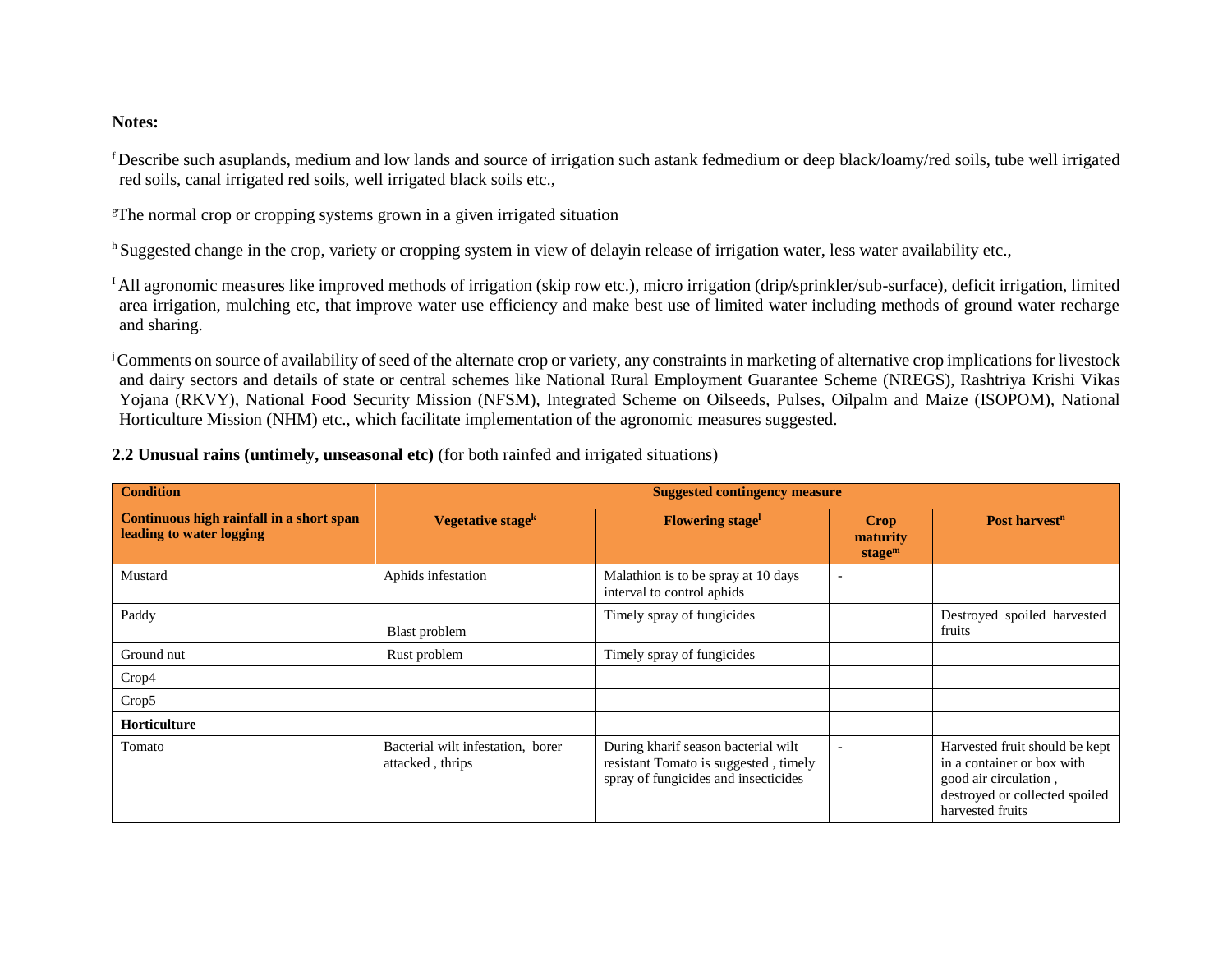| Cabbage                                                              | Aphids infestation, timely spray of<br>malathion is recommended                                                                                             |                              |                                                                 |                                    |
|----------------------------------------------------------------------|-------------------------------------------------------------------------------------------------------------------------------------------------------------|------------------------------|-----------------------------------------------------------------|------------------------------------|
| Brinjal                                                              | Fruit and shoot borer, wilt problem                                                                                                                         | Timely spray of insecticides |                                                                 | Dumped spoiled harvested<br>fruits |
| Crop4                                                                |                                                                                                                                                             |                              |                                                                 |                                    |
| Crop5                                                                |                                                                                                                                                             |                              |                                                                 |                                    |
| Heavy rainfall with high speed winds in<br>a short span <sup>2</sup> |                                                                                                                                                             |                              |                                                                 |                                    |
| Crop1                                                                |                                                                                                                                                             |                              |                                                                 |                                    |
| Crop2                                                                |                                                                                                                                                             |                              |                                                                 |                                    |
| Crop3                                                                |                                                                                                                                                             |                              |                                                                 |                                    |
| Crop4                                                                |                                                                                                                                                             |                              |                                                                 |                                    |
| Crop5                                                                |                                                                                                                                                             |                              |                                                                 |                                    |
| Horticulture                                                         |                                                                                                                                                             |                              |                                                                 |                                    |
| Crop1 (specify)                                                      |                                                                                                                                                             |                              |                                                                 |                                    |
| Crop2                                                                |                                                                                                                                                             |                              |                                                                 |                                    |
| Crop3                                                                |                                                                                                                                                             |                              |                                                                 |                                    |
| Crop4                                                                |                                                                                                                                                             |                              |                                                                 |                                    |
| Crop5                                                                |                                                                                                                                                             |                              |                                                                 |                                    |
| Outbreak of pests and diseases due to<br>unseasonal rains            |                                                                                                                                                             |                              |                                                                 |                                    |
| Ginger                                                               | Proper seed treatment, soil<br>drenching with copper Oxychloride<br>, timely spray with Streptocycline<br>@200ppm,<br>Bacterial wilt, fruit and shoot borer |                              | Harvested<br>rhizome<br>should be<br>treated with<br>fungicides |                                    |
| Crop2                                                                |                                                                                                                                                             |                              |                                                                 |                                    |
| Crop3                                                                |                                                                                                                                                             |                              |                                                                 |                                    |
| Crop4                                                                |                                                                                                                                                             |                              |                                                                 |                                    |
| Crop5                                                                |                                                                                                                                                             |                              |                                                                 |                                    |
| Horticulture                                                         |                                                                                                                                                             |                              |                                                                 |                                    |
| Crop1 (specify)                                                      |                                                                                                                                                             |                              |                                                                 |                                    |
| Crop2                                                                |                                                                                                                                                             |                              |                                                                 |                                    |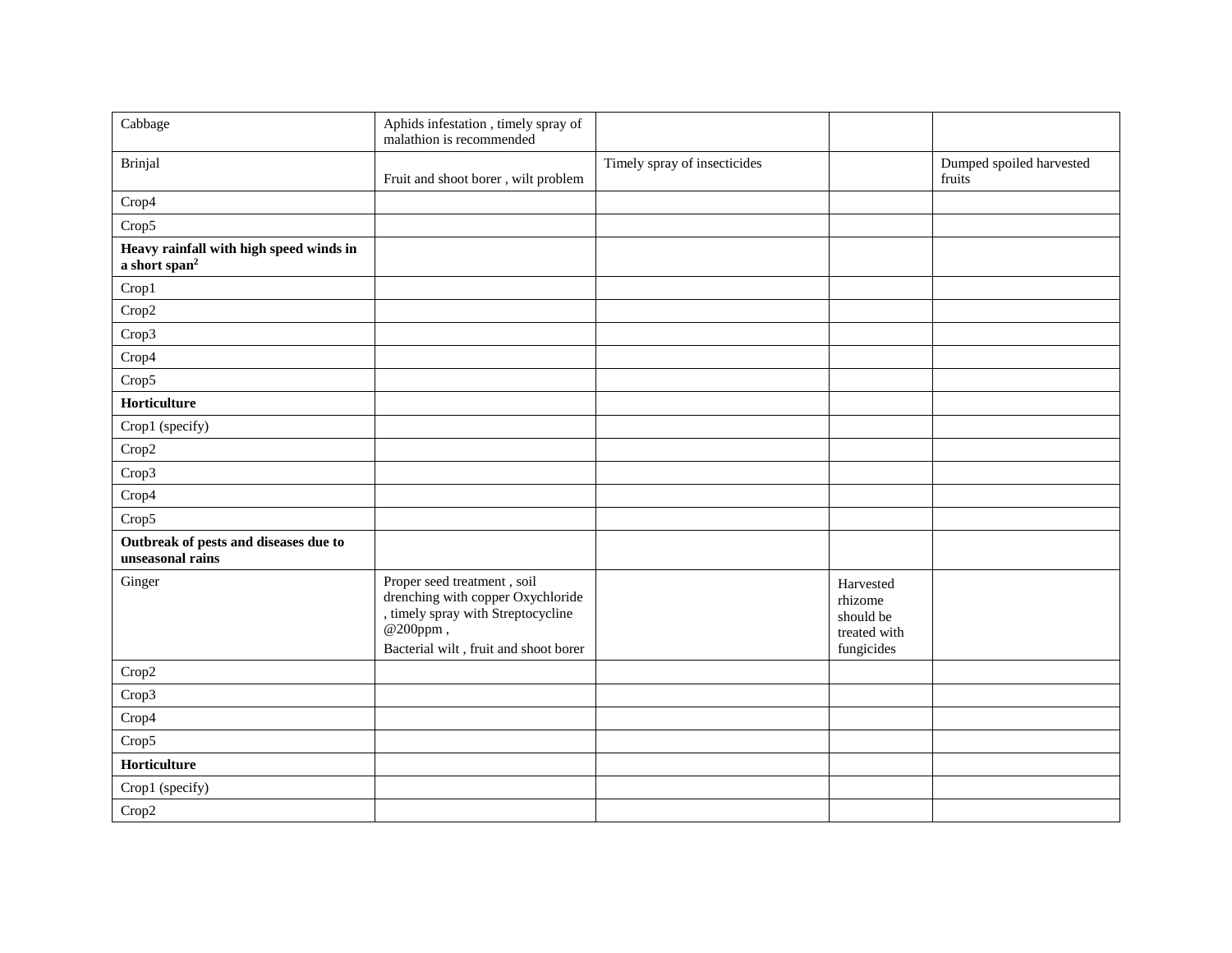| Crop3 |  |  |
|-------|--|--|
| Crop4 |  |  |
| Crop5 |  |  |
|       |  |  |

<sup>k</sup>Such as drainage in black soils, indicate taking up need based inter-culture operations, outbreak of pests/diseases along with their management etc. <sup>1</sup>Such as drainage in black soils, application of hormones/nutrient sprays to prevent flower drop or promote quick flowering/fruiting and indicate possibility of pest/disease outbreak with need based prophylactic / curative management etc.

<sup>m</sup>Such as drainage in black soils, measures for preventing seed germination etc and Indicate possibility of harvesting at physiological maturity immediately and shifting produce to safer place and protection against pest/disease damage in storage etc.

<sup>n</sup>Such as shifting of produce to safer place for drying and maintaining the quality of grain/fodder and protection against pest/disease damage in storage etc.

### **2.3 Floods: NA**

| <b>Condition</b>                                                   | Suggested contingency measures <sup>o</sup> |                         |                           |                   |
|--------------------------------------------------------------------|---------------------------------------------|-------------------------|---------------------------|-------------------|
| <b>Transient water logging/ partial</b><br>inundation <sup>1</sup> | <b>Seedling / nursery stage</b>             | <b>Vegetative stage</b> | <b>Reproductive stage</b> | <b>At harvest</b> |
| Crop1 (specify)                                                    |                                             |                         |                           |                   |
| $\operatorname{Crop2}$                                             |                                             |                         |                           |                   |
| Crop3                                                              |                                             |                         |                           |                   |
| Crop4                                                              |                                             |                         |                           |                   |
| Crop5                                                              |                                             |                         |                           |                   |
| <b>Horticulture /Plantation crops</b>                              |                                             |                         |                           |                   |
| Crop1 (specify)                                                    |                                             |                         |                           |                   |
| Crop2                                                              |                                             |                         |                           |                   |
| Crop3                                                              |                                             |                         |                           |                   |
| Crop 4                                                             |                                             |                         |                           |                   |
| Crop 5                                                             |                                             |                         |                           |                   |
| Continuous submergence<br>for more than 2 days <sup>2</sup>        |                                             |                         |                           |                   |
| Crop1                                                              |                                             |                         |                           |                   |
| Crop2                                                              |                                             |                         |                           |                   |
| Crop3                                                              |                                             |                         |                           |                   |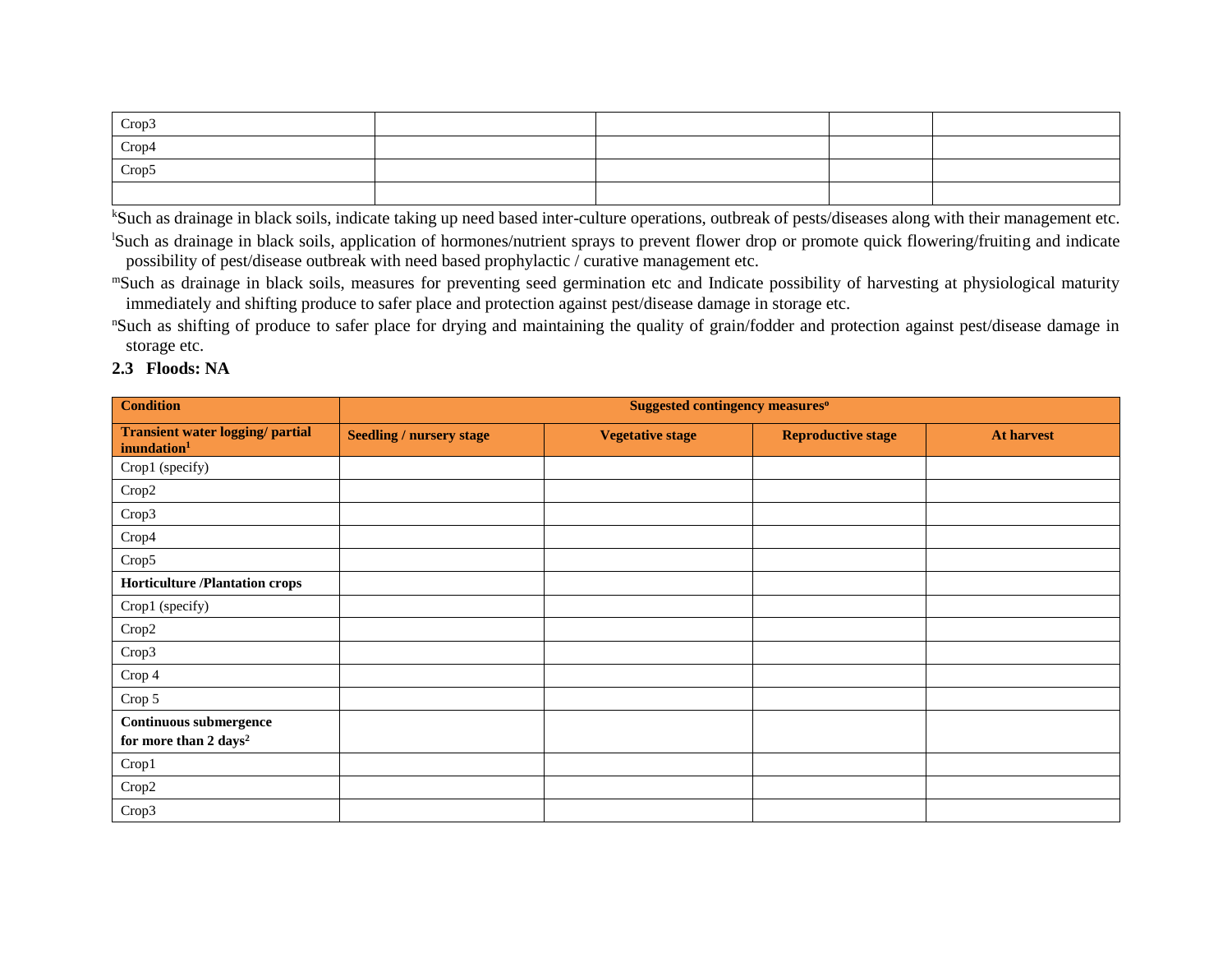| Crop4                            |  |  |
|----------------------------------|--|--|
| Crop5                            |  |  |
| Horticulture / Plantation crops  |  |  |
| Crop1 (specify)                  |  |  |
| Crop2                            |  |  |
| Crop3                            |  |  |
| $\operatorname{Crop} 4$          |  |  |
| Crop 5                           |  |  |
| Sea water intrusion <sup>3</sup> |  |  |
| Crop1                            |  |  |
| Crop2                            |  |  |
| Crop3                            |  |  |
| Crop4                            |  |  |
| Crop5                            |  |  |

Flood situation could arise during early season (eg. summer season) or in the main season; Accordingly contingency measures could be suggested

<sup>1</sup>Water logging due to heavy rainfall, poor drainage in vertisols, flash floods in streams and rivers due to high rainfall, breach of embankments

<sup>2</sup>If the water remains in the field due to continuous rains, poor infiltration and push back effect

<sup>3</sup>Entry of sea water into cultivated fields in coastal districts due to tidal wave during cyclones or tsunami; intrusion of seawater into groundwater in coastal districts

<sup>o</sup>Crop/field management depends on nature of material (sand or silt) deposited during floods. In sand deposited crop fields/ fallows indicate ameliorative measures such as early removal of sand for facilitating *rabi*crop or next kharif. In silt deposited indo-gangetic plains, indicate early *rabi* crop plan in current cropped areas and current fallow lands. Indicate drainage of stagnating water and strengthening of field bunds etc. In diara land areas indicate crop plans for receding situations. Usually rice cropped areas are flood prone causing loss of nurseries, delayed transplanting or damage to the already transplanted fields etc. Indicate community nursery raising, scheduling bushenings, re-transplanting in damaged fields and transplanting new areas or direct seeding including seed availability so that the season is not lost.Indicate steps for preventing pre-mature germination of submerged crop at maturity or harvested produce.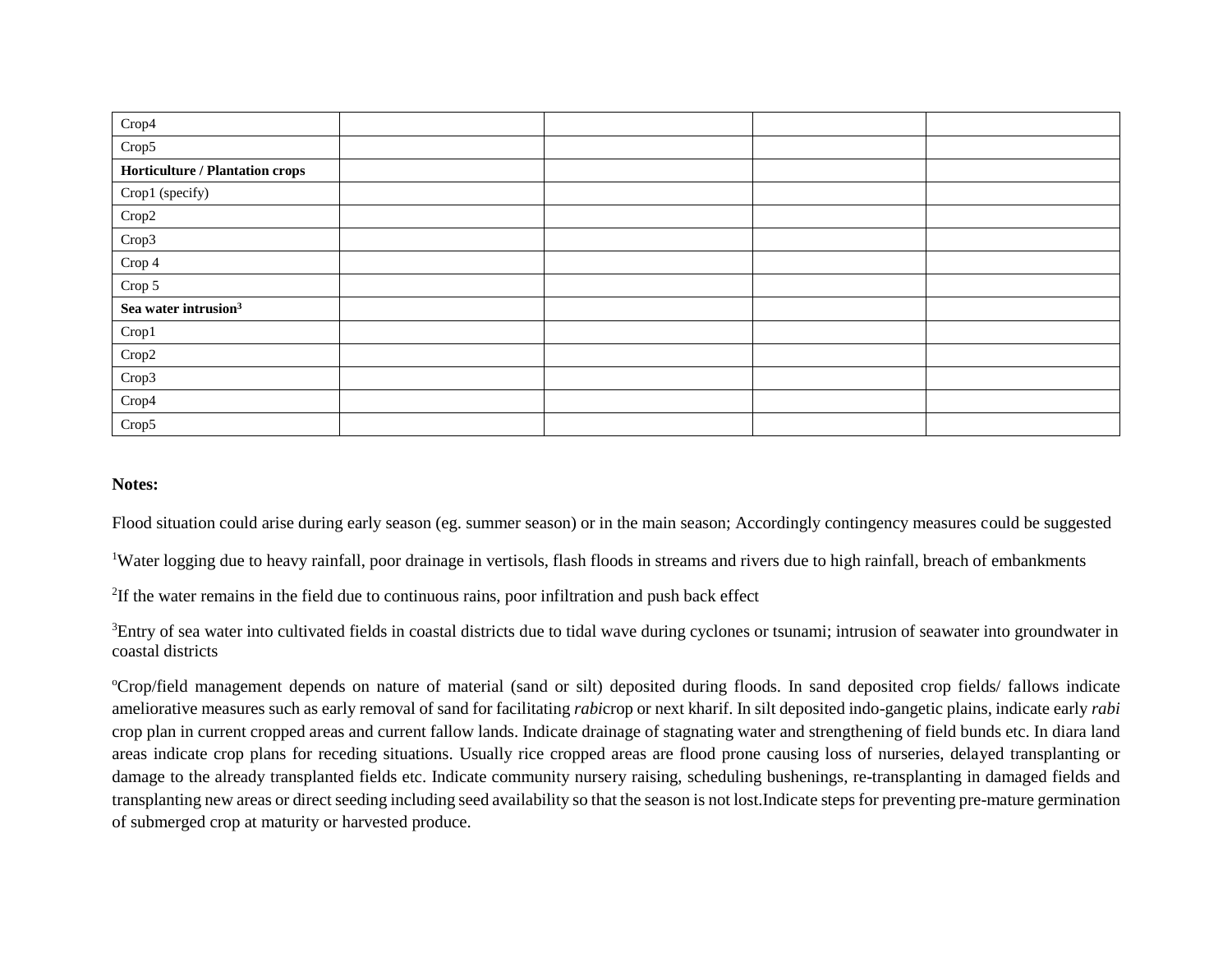# **2.4 Extreme events: Heat wave/Cold wave/Frost/Hailstorm/Cyclone**

| <b>Extreme event type</b>                                                                                                 | Suggested contingency measure <sup>r</sup>                                                                                                                                                                                                                                                                                                                                                                                                                                                                                                                                                                                                                                           |                                                                                                                                                                                                                                                                                                                                                    |                                                                                                                                                                                                                                                                                                                                            |                   |  |  |
|---------------------------------------------------------------------------------------------------------------------------|--------------------------------------------------------------------------------------------------------------------------------------------------------------------------------------------------------------------------------------------------------------------------------------------------------------------------------------------------------------------------------------------------------------------------------------------------------------------------------------------------------------------------------------------------------------------------------------------------------------------------------------------------------------------------------------|----------------------------------------------------------------------------------------------------------------------------------------------------------------------------------------------------------------------------------------------------------------------------------------------------------------------------------------------------|--------------------------------------------------------------------------------------------------------------------------------------------------------------------------------------------------------------------------------------------------------------------------------------------------------------------------------------------|-------------------|--|--|
|                                                                                                                           | <b>Seedling / nursery stage</b>                                                                                                                                                                                                                                                                                                                                                                                                                                                                                                                                                                                                                                                      | <b>Vegetative stage</b>                                                                                                                                                                                                                                                                                                                            | <b>Reproductive stage</b>                                                                                                                                                                                                                                                                                                                  | <b>At harvest</b> |  |  |
| <b>Heat WaveP</b>                                                                                                         |                                                                                                                                                                                                                                                                                                                                                                                                                                                                                                                                                                                                                                                                                      |                                                                                                                                                                                                                                                                                                                                                    |                                                                                                                                                                                                                                                                                                                                            |                   |  |  |
| Frost                                                                                                                     |                                                                                                                                                                                                                                                                                                                                                                                                                                                                                                                                                                                                                                                                                      |                                                                                                                                                                                                                                                                                                                                                    |                                                                                                                                                                                                                                                                                                                                            |                   |  |  |
| Crop1 Potato<br>Crop 2 Grape                                                                                              | After sowing/planting mulching should be<br>done sowing should be done in such a way<br>that maximum sunlight can be obtained i.e.<br>sowing on the sunny wall of furrows and<br>adjustment of the plants structure by<br>orientation of the row direction                                                                                                                                                                                                                                                                                                                                                                                                                           | Addition of sand in small quantities to<br>soil for every few years. Burning of<br>stubbles/crop debris at the bunds in the<br>evening/morning can reduces frost<br>damage and frequent watering or<br>irrigating the crops either by water or<br>chemicals.<br>Overhead<br>springkler<br>irrigation provides protection from<br>cold/frost damage | Frequent irrigation/<br>watering may be done<br>burning of stubbles/<br>crop debris at the bunds<br>in the evening/morning<br>can reduces frost damage<br>and frequent watering or<br>irrigating the crops either<br>by water or chemicals.<br>Overhead<br>springkler<br>irrigation<br>provides<br>from<br>protection<br>cold/frost damage |                   |  |  |
| Soil erosion/land slide<br>1)<br>Jhum paddy<br><b>Ginger</b><br>2)<br>3)<br>Grape<br>Pineapple<br>4)<br>Banana etc.<br>5) | On sloppy/steepy land construction of bench<br>terraces, contour bunds, trenches should be<br>made. Grasses/ crops which produces the<br>maximum cover e.g. cow pea etc. should be<br>grown on the bunds. Contour cultivation,<br>tillage mulching of crops, strip cropping etc.<br>should be undertaken. In unbunded areas<br>cultural operations may be done across the<br>slop reduce the run off and soil loss.<br>Multiple cropping system where the soil is<br>covered with all crops through the year may<br>be undertaken. Few rows of grasses and<br>shrubs should be grown along the contours (<br>closely place plantation) as vegetative<br>barriers for erosion control |                                                                                                                                                                                                                                                                                                                                                    |                                                                                                                                                                                                                                                                                                                                            |                   |  |  |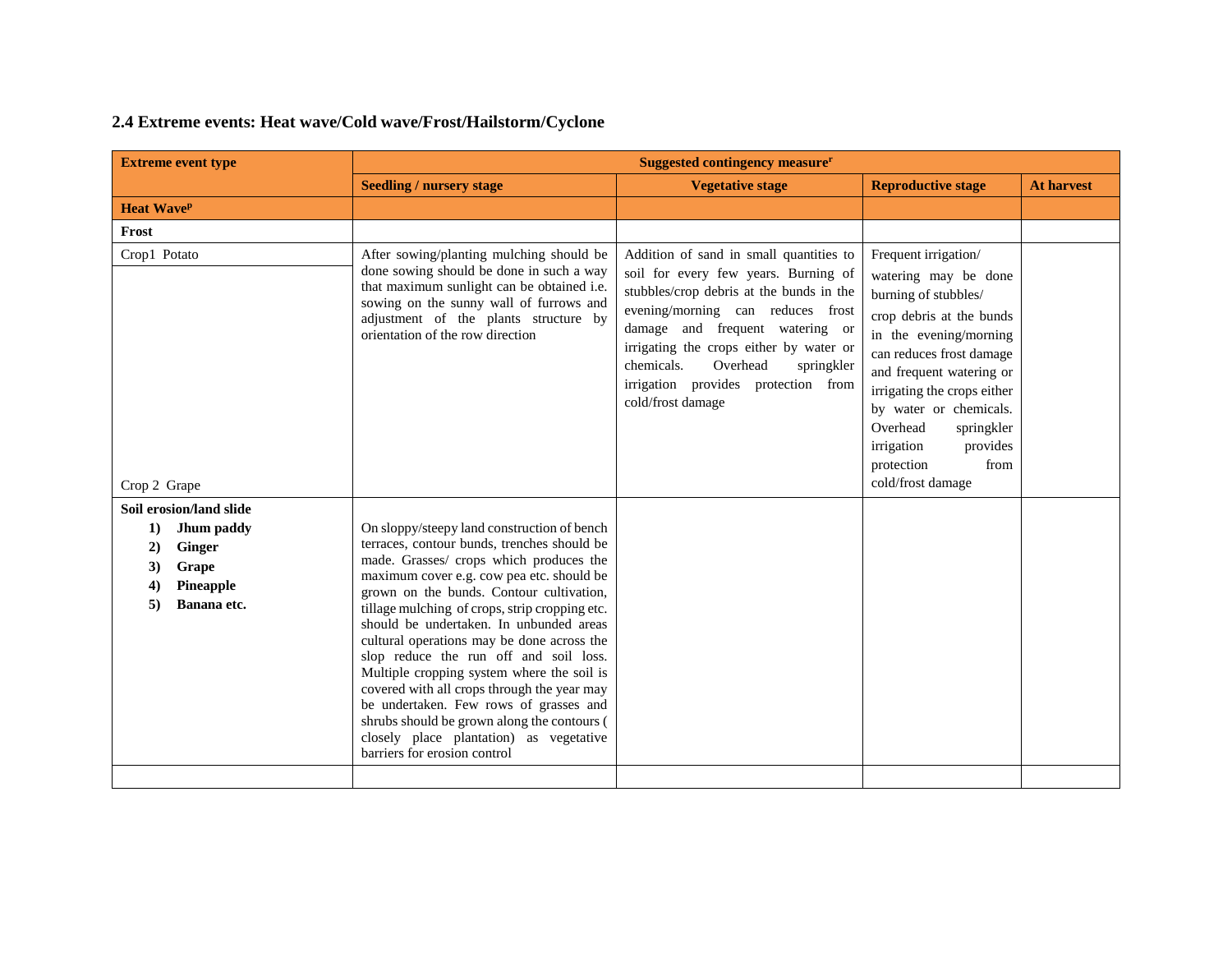- <sup>p</sup> In regions where the normal maximum temperature is more than  $40^{\circ}$ C, if the day temperature exceeds  $3^{\circ}$ Cabove normal for 5 days it is defined as heat wave. Similarly, in regions where the normal temperature is less than 40<sup>0</sup>C, if the day temperature remains 5<sup>0</sup>Cabove normal for 5 days, it is defined as heat wave.
- <sup>q</sup>In regions where normal minimum temperature remains  $10^0$ C or above, if the minimum temperature remains  $5^0$ C lower than normal continuously for 3 days or more it is considered as cold wave. Similarly in regions with normal minimum temperature is less than  $10^{0}$ C, if the minimum temperature remains 3<sup>0</sup>C lower than normal it is considered as cold wave

r Indicate appropriate crop/soil management measures depending upon the crop and its stage for alleviating the specified stress.

### **2.5 Contingent strategies for Livestock, Poultry & Fisheries**

#### **2.5.1 Livestock**

|                                                | <b>Suggested contingency measures</b>                                                                                                                                                                                |                                                                                                                                                                                                                |                                                                                                                                                                          |  |
|------------------------------------------------|----------------------------------------------------------------------------------------------------------------------------------------------------------------------------------------------------------------------|----------------------------------------------------------------------------------------------------------------------------------------------------------------------------------------------------------------|--------------------------------------------------------------------------------------------------------------------------------------------------------------------------|--|
|                                                | Before the event <sup>s</sup>                                                                                                                                                                                        | During the event                                                                                                                                                                                               | After the event                                                                                                                                                          |  |
| <b>NA</b><br><b>Drought</b>                    |                                                                                                                                                                                                                      |                                                                                                                                                                                                                |                                                                                                                                                                          |  |
|                                                | <b>NA</b>                                                                                                                                                                                                            | <b>NA</b>                                                                                                                                                                                                      | <b>NA</b>                                                                                                                                                                |  |
| Feed and fodder availability<br>Drinking water | NA                                                                                                                                                                                                                   | <b>NA</b>                                                                                                                                                                                                      | NA                                                                                                                                                                       |  |
| Health and disease<br>management               | <b>NA</b>                                                                                                                                                                                                            | <b>NA</b>                                                                                                                                                                                                      | <b>NA</b>                                                                                                                                                                |  |
| <b>Floods</b>                                  |                                                                                                                                                                                                                      |                                                                                                                                                                                                                |                                                                                                                                                                          |  |
| Feed and fodder availability                   | Storage of available fodder recourses at<br>elevated place,<br>Protection of stored fodder from<br>unusual/ heavy rains with polysheet.                                                                              | Collect and utilised locally available<br>feed including kitchen waste                                                                                                                                         | Collect the residual crop (maize,<br>paddy, cowpea leaves etc) & dried<br>for future                                                                                     |  |
| Drinking water                                 | Harvest the rainwater and collect in<br>tanky                                                                                                                                                                        | Provide clean and Hygienic water                                                                                                                                                                               | Cleaning tank, restore hygienic<br>environment.                                                                                                                          |  |
| Health and disease<br>management               | Regular supplementation of Vitamin and<br>minerals<br>Vaccination and deworming should be<br>regular<br>Feeding of balanced diet, Restriction of<br>the entry to farm premises, isolation of<br>the dise4ase animals | Proper disposal of manure<br>Regular cleaning of shed<br>Disinfection of shed<br>Restricting movement of livestock in<br>any case of epidemics.<br>Rescue of sick and injured animals and<br>their treatments. | Disinfection and sanitation of all<br>the shed<br>Movement other than the attendant<br>into the farm premises should be<br>restricted<br>Proper disposal of dead animals |  |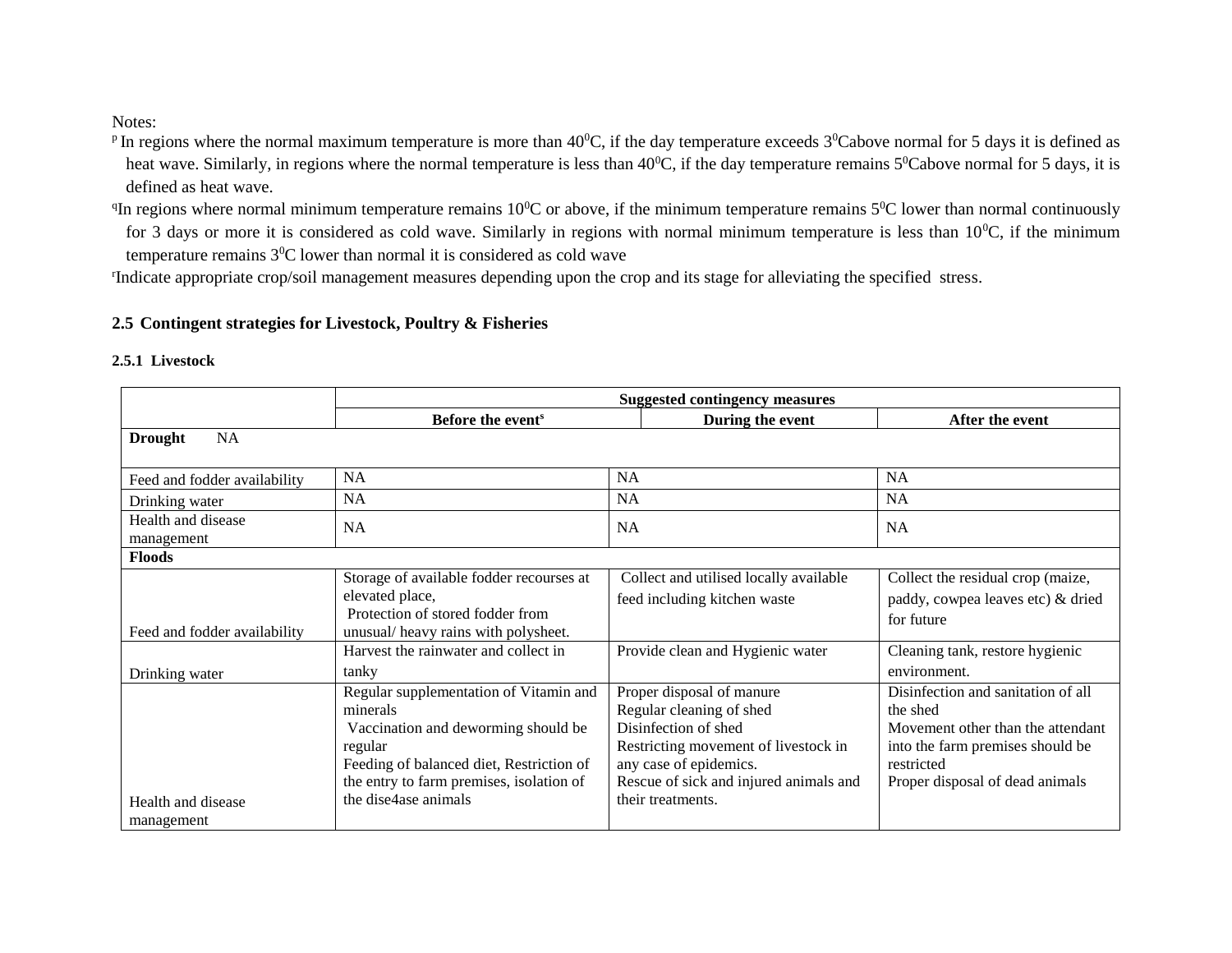| Cyclone                           | <b>NA</b>                                                                                                                                                                                                            | <b>NA</b>                                                                                                                                                                                                      | <b>NA</b>                                                                                                                                                                |
|-----------------------------------|----------------------------------------------------------------------------------------------------------------------------------------------------------------------------------------------------------------------|----------------------------------------------------------------------------------------------------------------------------------------------------------------------------------------------------------------|--------------------------------------------------------------------------------------------------------------------------------------------------------------------------|
| Feed and fodder availability      | <b>NA</b>                                                                                                                                                                                                            | <b>NA</b>                                                                                                                                                                                                      | <b>NA</b>                                                                                                                                                                |
| Drinking water                    | <b>NA</b>                                                                                                                                                                                                            | <b>NA</b>                                                                                                                                                                                                      | <b>NA</b>                                                                                                                                                                |
| Health and disease<br>management  | <b>NA</b>                                                                                                                                                                                                            | <b>NA</b>                                                                                                                                                                                                      | <b>NA</b>                                                                                                                                                                |
| Cold wave                         |                                                                                                                                                                                                                      |                                                                                                                                                                                                                |                                                                                                                                                                          |
| Shelter/environment<br>management | Provision of proper shelter.                                                                                                                                                                                         | Proper Housing, cover the surrounding<br>with covers,                                                                                                                                                          | Clean the surrounding<br>environment.                                                                                                                                    |
| Health and disease<br>management  | Regular supplementation of Vitamin and<br>minerals<br>Vaccination and deworming should be<br>regular<br>Feeding of balanced diet, Restriction of<br>the entry to farm premises, isolation of<br>the dise4ase animals | Proper disposal of manure<br>Regular cleaning of shed<br>Disinfection of shed<br>Restricting movement of livestock in<br>any case of epidemics.<br>Rescue of sick and injured animals and<br>their treatments. | Disinfection and sanitation of all<br>the shed<br>Movement other than the attendant<br>into the farm premises should be<br>restricted<br>Proper disposal of dead animals |
| <b>Snowfall</b>                   | <b>NA</b>                                                                                                                                                                                                            | <b>NA</b>                                                                                                                                                                                                      | <b>NA</b>                                                                                                                                                                |
| <b>Earthquake</b>                 | <b>NA</b>                                                                                                                                                                                                            | <b>NA</b>                                                                                                                                                                                                      | <b>NA</b>                                                                                                                                                                |
| <b>Landslides</b>                 | <b>NA</b>                                                                                                                                                                                                            | <b>NA</b>                                                                                                                                                                                                      | <b>NA</b>                                                                                                                                                                |

based on forewarning wherever available

### **2.5.2 Poultry**

|                               | <b>Suggested contingency measures</b> |                        |                       | <b>Convergence/linkages with</b><br>ongoing programs, if any |
|-------------------------------|---------------------------------------|------------------------|-----------------------|--------------------------------------------------------------|
|                               | Before the event <sup>a</sup>         | During the event       | After the event       |                                                              |
|                               |                                       |                        |                       |                                                              |
| <b>Drought</b>                | <b>NA</b>                             | <b>NA</b>              | <b>NA</b>             | <b>NA</b>                                                    |
| Shortage of feed ingredients  |                                       |                        |                       |                                                              |
| Drinking water                |                                       |                        |                       |                                                              |
| Health and disease management |                                       |                        |                       |                                                              |
| <b>Floods</b>                 |                                       |                        |                       |                                                              |
|                               | Storage of available feed,            | Collect and utilised   | Collect the residual, |                                                              |
|                               | Protection of stored feed             | locally available feed | routine managemental  |                                                              |
|                               | from rodents                          | including kitchen      | practices             |                                                              |
| Shortage of feed ingredients  |                                       | waste                  |                       |                                                              |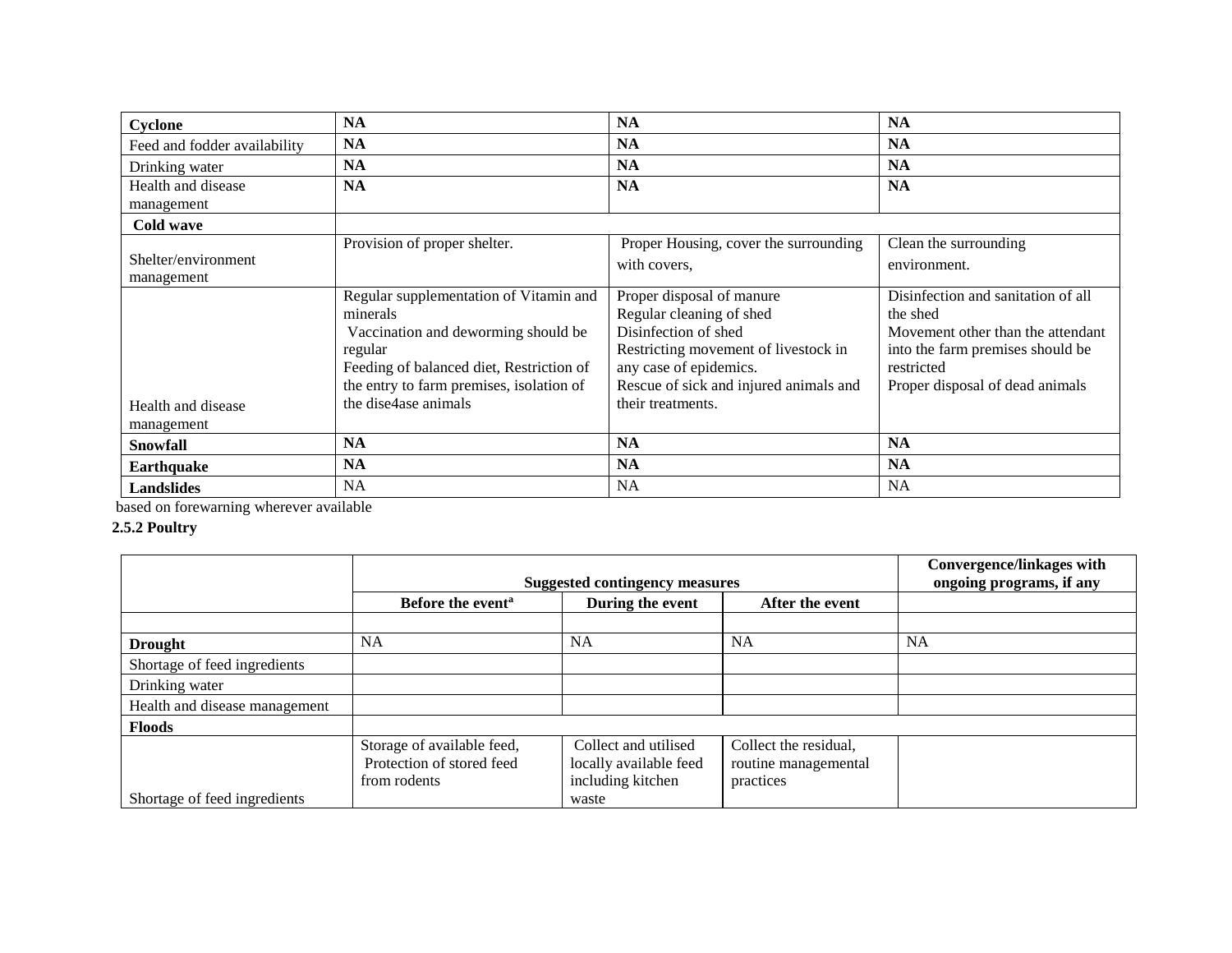|                                | Harvest the rainwater and       | Provide clean and          | Cleaning tank, restore     |           |
|--------------------------------|---------------------------------|----------------------------|----------------------------|-----------|
| Drinking water                 | collect in tanky                | Hygienic water             | hygienic environment.      |           |
|                                | Regular supplementation of      | Proper disposal of         | Disinfection and           |           |
|                                | Vitamin and minerals            | manure                     | sanitation of all the shed |           |
|                                | Vaccination and deworming       | Regular cleaning of        | Movement other than the    |           |
|                                | should be regular               | shed                       | attendant into the house   |           |
|                                | Feeding of balanced diet,       | Disinfection of shed       | Premises should be         |           |
|                                | Restriction of the entry to     | Restricting movement       | restricted                 |           |
|                                | farm premises, isolation of the | of livestock in any        | Proper disposal of dead    |           |
|                                | dise4ase animals                | case of epidemics.         | bird                       |           |
|                                |                                 | Rescue of sick and         |                            |           |
|                                |                                 | injured animals and        |                            |           |
| Health and disease management  |                                 | their treatments.          |                            |           |
| Cyclone                        | <b>NA</b>                       | <b>NA</b>                  | <b>NA</b>                  | <b>NA</b> |
| Shortage of feed ingredients   |                                 |                            |                            |           |
| Drinking water                 | <b>NA</b>                       | <b>NA</b>                  | NA                         | <b>NA</b> |
| Health and disease management  | NA                              | <b>NA</b>                  | <b>NA</b>                  | <b>NA</b> |
| cold wave                      | <b>NA</b>                       | <b>NA</b>                  | <b>NA</b>                  | <b>NA</b> |
|                                | Proper Selection of housing     | Provision of proper        | Disinfection of sheds,     |           |
|                                | site,                           | ventilation, protection    | disposal of dead /inferior |           |
|                                |                                 | from extreme               | birds                      |           |
|                                |                                 | temperature using          |                            |           |
|                                |                                 | covers. Provision of       |                            |           |
| Shelter/environment management |                                 | heater                     |                            |           |
|                                | Stock preventive medicines,     | <b>Measures to Prevent</b> | proper disposal of dead    | <b>NA</b> |
|                                | vaccines; procurements of       | outbreak of diseases,      | birds                      |           |
|                                | feeds & litter materials        | continue feeding and       |                            |           |
| Health and disease management  |                                 | construction of shed,      |                            |           |
| <b>Snowfall</b>                | <b>NA</b>                       | <b>NA</b>                  | <b>NA</b>                  | <b>NA</b> |
| Earthquake, Landslides etc     | NA                              | <b>NA</b>                  | NA                         | <b>NA</b> |

based on forewarning wherever available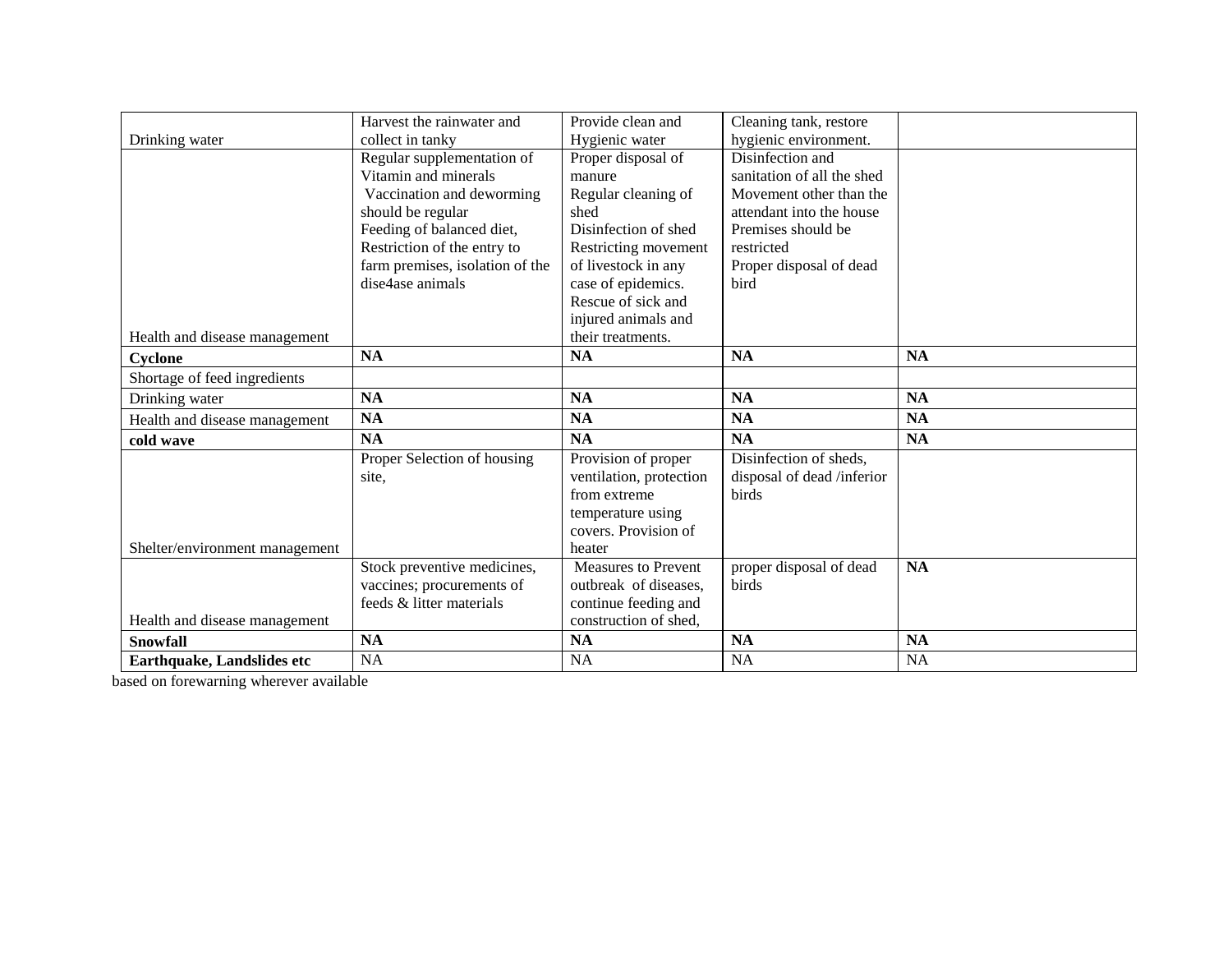#### **2.5.3 Fisheries/ Aquaculture**

|                                                                       | <b>Suggested contingency measures</b>                                                                                                                   |                                                                                                                                                                  |                                                                                                                                                                                             |  |
|-----------------------------------------------------------------------|---------------------------------------------------------------------------------------------------------------------------------------------------------|------------------------------------------------------------------------------------------------------------------------------------------------------------------|---------------------------------------------------------------------------------------------------------------------------------------------------------------------------------------------|--|
|                                                                       | Before the event <sup>a</sup>                                                                                                                           | During the event                                                                                                                                                 | After the event                                                                                                                                                                             |  |
| 1) Drought                                                            |                                                                                                                                                         |                                                                                                                                                                  |                                                                                                                                                                                             |  |
| Shallow water in ponds due to<br>insufficient rains/inflow            | <b>NA</b>                                                                                                                                               | <b>NA</b>                                                                                                                                                        | <b>NA</b>                                                                                                                                                                                   |  |
| Impact of heat in ponds / change in<br>water quality                  | NA                                                                                                                                                      | <b>NA</b>                                                                                                                                                        | <b>NA</b>                                                                                                                                                                                   |  |
| 2) Floods                                                             |                                                                                                                                                         |                                                                                                                                                                  |                                                                                                                                                                                             |  |
| Inundation with flood waters                                          | 1. Storage of sand filled bags for<br>emergency use.<br>2. Repair and maintenance of bunds.<br>3. Insurance coverage provision for life<br>and property | 1. Timely broadcast and telecast<br>and other types of<br>announcement warning about<br>the danger level with respect<br>to water level.<br>2. Relief operation. | 1. Relief operation will continue.<br>2. Care of health of affected people<br>3. Settlement of insurance.<br>4. Financial support to other people.                                          |  |
| Water contamination & change in<br><b>BOD</b>                         | Take appropriate measures to check<br>seepage into pond e.g. Raising bunds<br>to prevent entry of water                                                 | Check the water quality & take<br>appropriate action                                                                                                             | 1. Application of lime<br>2. Application of Alum.<br>3. Application of KmnO4                                                                                                                |  |
| Health and diseases management                                        | Stock preventive medicines, vaccines                                                                                                                    | Prevent influx of diseased fish<br>from outside source, Check<br>through nets<br>Administer medicines through<br>random catch<br>Disinfect water by lime, KMnO4  | 1. Application of lime and KmnO4.<br>2. Assessment of the health status of<br>fish and accordingly control measure<br>should be taken.<br>3. Control on transport of brooders<br>and seeds. |  |
| 3. Cyclone / Tsunami                                                  | <b>NA</b>                                                                                                                                               | <b>NA</b>                                                                                                                                                        | <b>NA</b>                                                                                                                                                                                   |  |
| A. Capture                                                            | <b>NA</b>                                                                                                                                               | <b>NA</b>                                                                                                                                                        | <b>NA</b>                                                                                                                                                                                   |  |
| Marine                                                                | <b>NA</b>                                                                                                                                               | <b>NA</b>                                                                                                                                                        | <b>NA</b>                                                                                                                                                                                   |  |
| Inland                                                                | <b>NA</b>                                                                                                                                               | <b>NA</b>                                                                                                                                                        | <b>NA</b>                                                                                                                                                                                   |  |
| B. Aquaculture                                                        | <b>NA</b>                                                                                                                                               | <b>NA</b>                                                                                                                                                        | <b>NA</b>                                                                                                                                                                                   |  |
| (i) Overflow / flooding of ponds                                      | <b>NA</b>                                                                                                                                               | <b>NA</b>                                                                                                                                                        | <b>NA</b>                                                                                                                                                                                   |  |
| (ii) Changes in water quality (fresh<br>water / brackish water ratio) | <b>NA</b>                                                                                                                                               | <b>NA</b>                                                                                                                                                        | <b>NA</b>                                                                                                                                                                                   |  |
| (iii) Health and diseases                                             | NA                                                                                                                                                      | <b>NA</b>                                                                                                                                                        | <b>NA</b>                                                                                                                                                                                   |  |